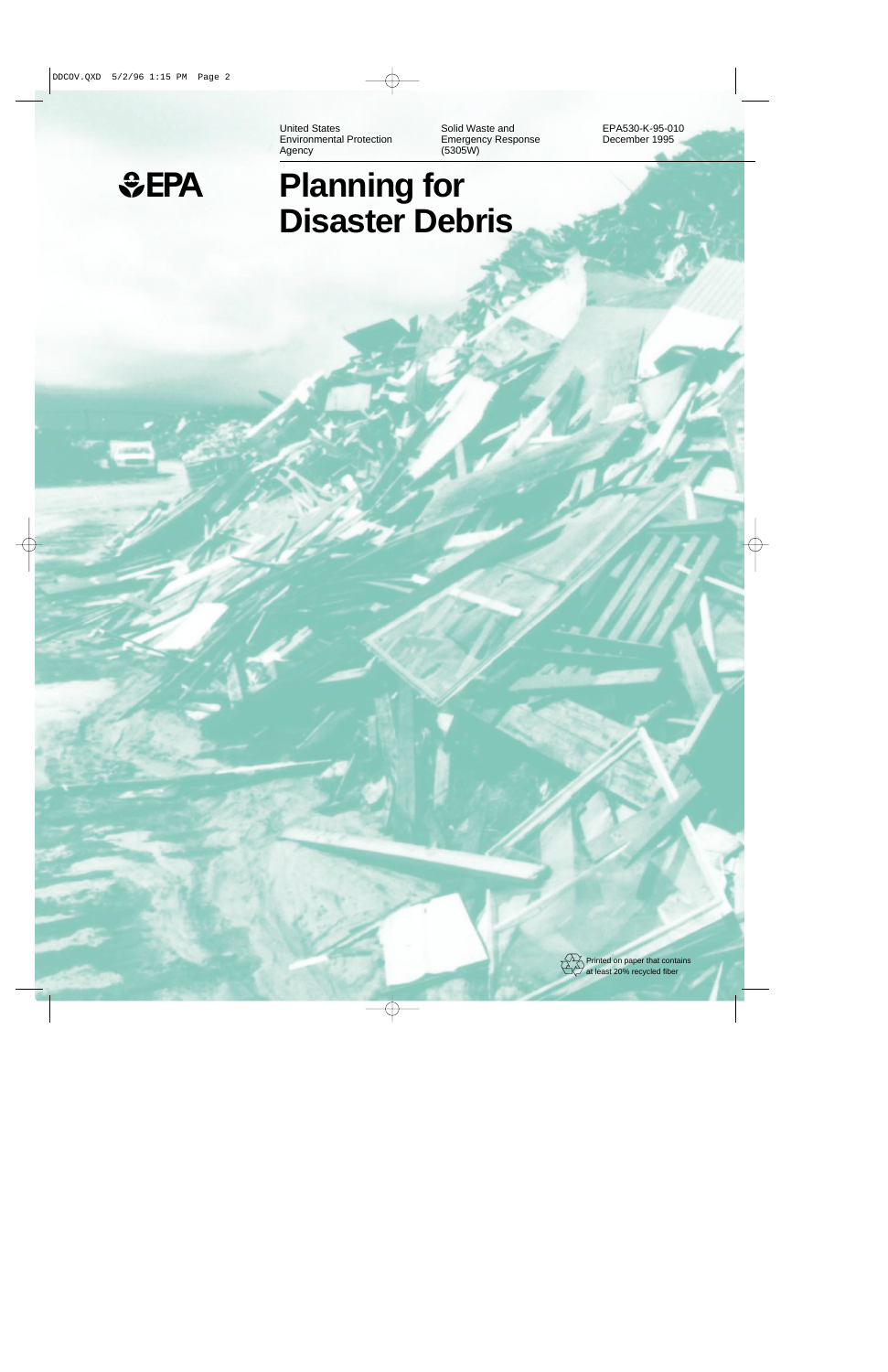# Planning for Disaster Debris

U.S. Environmental Protection Agency

Office of Solid Waste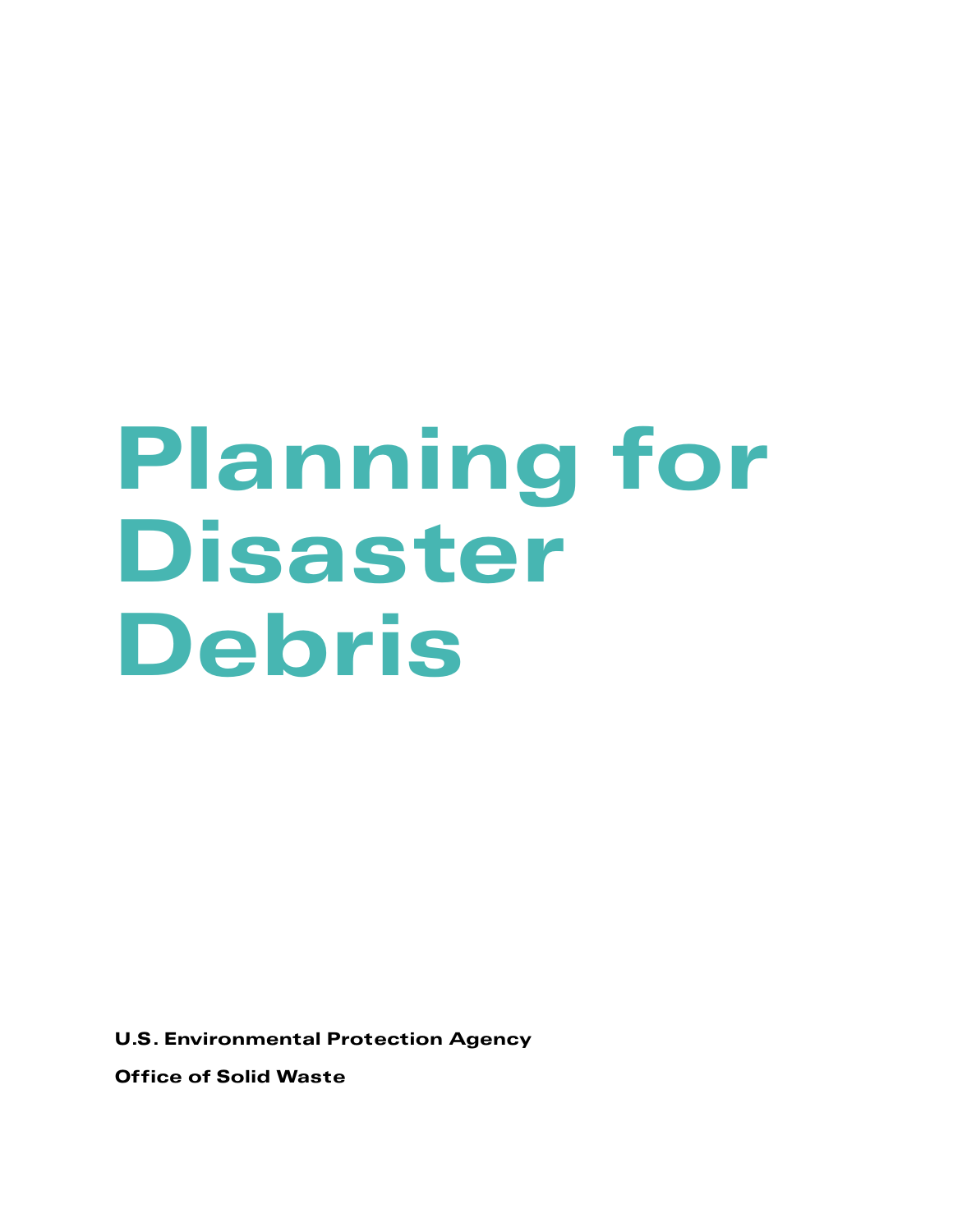# About This Guide

This guide highlights the need for communities to plan for the cleanup of debris after a major natural disaster. Based on lessons learned from communities that have experienced such disasters, this guide contains information to help communities prepare for and recover more quickly from the increased solid waste generated by a natural disaster.

# Acknowledgments

The following individuals shared their knowledge and experiences of recovery from natural disasters and provided input to this guide:

Joan Edwards, Ellyn Hae, and Kelly Ingalls **City of Los Angeles, California**

David Paulson **Erie County, Ohio**

Chris Doyle and Larry Latham **Federal Emergency Management Agency**

Dale Berton, William Himes, and Wayne Rifer **Kauai County, Hawaii**

Steve Etcher and Charles Friedrichs **Lincoln County, Missouri**

Cary Saul **Mecklenburg County, North Carolina**

Deborah Higer **Metro-Dade County, Florida**

Robert Grubbs **U.S. Army Corps of Engineers**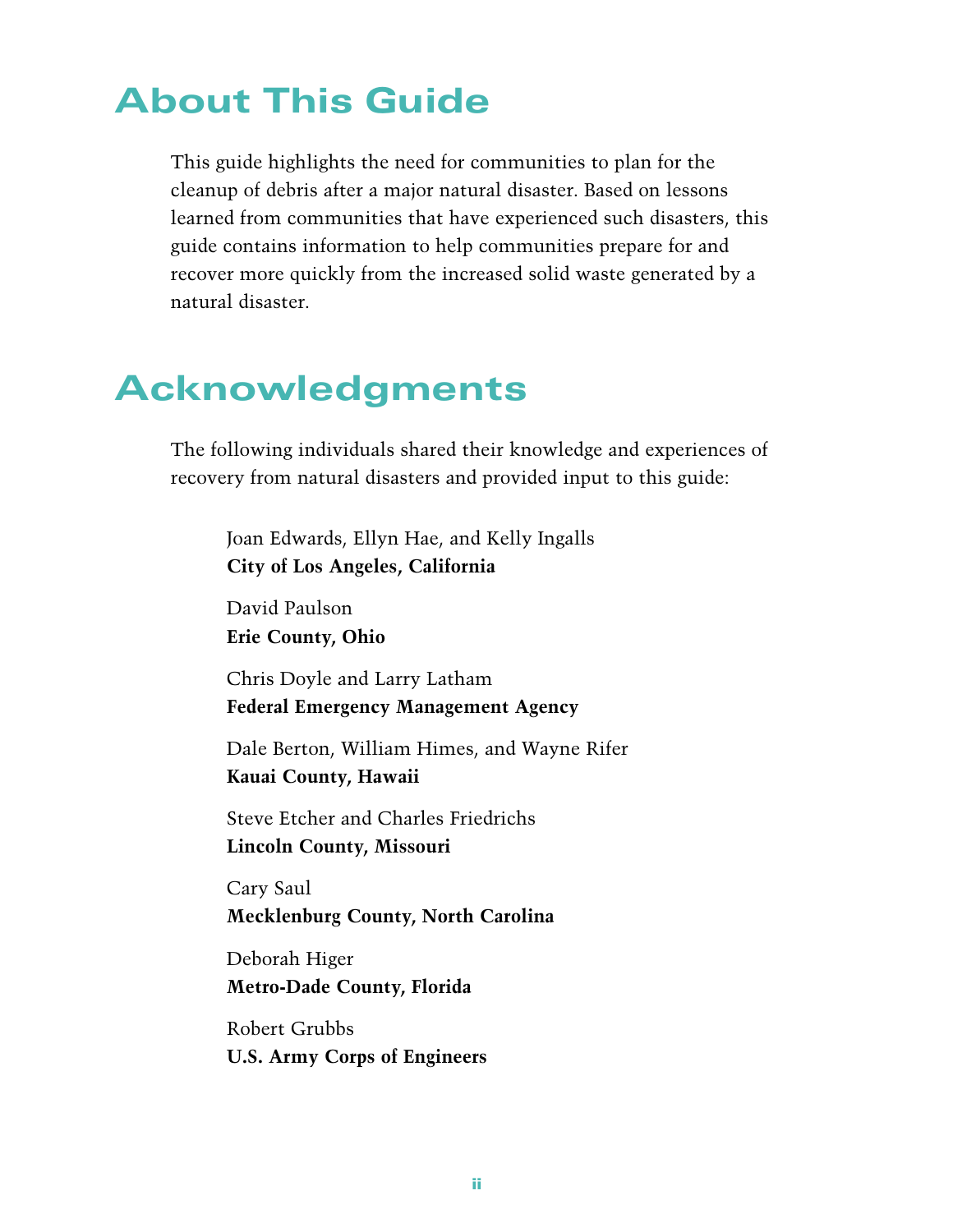# **Contents**

| <b>Natural Disasters Can Generate a Substantial</b>             |
|-----------------------------------------------------------------|
|                                                                 |
|                                                                 |
|                                                                 |
|                                                                 |
|                                                                 |
|                                                                 |
| Federal Resources Available To Help 5                           |
|                                                                 |
|                                                                 |
|                                                                 |
|                                                                 |
| <b>State and Local Resources Available To Help 6</b>            |
|                                                                 |
|                                                                 |
| <b>What a Community Can Do To Speed Recovery</b>                |
| <b>Lessons Learned:</b><br>Plan for Managing Disaster Debris 8  |
|                                                                 |
|                                                                 |
|                                                                 |
|                                                                 |
|                                                                 |
| Prepare for increased outreach and enforcement staffing needs 9 |
|                                                                 |
|                                                                 |

 $\mathsf{F}_{\mathbf{z}}$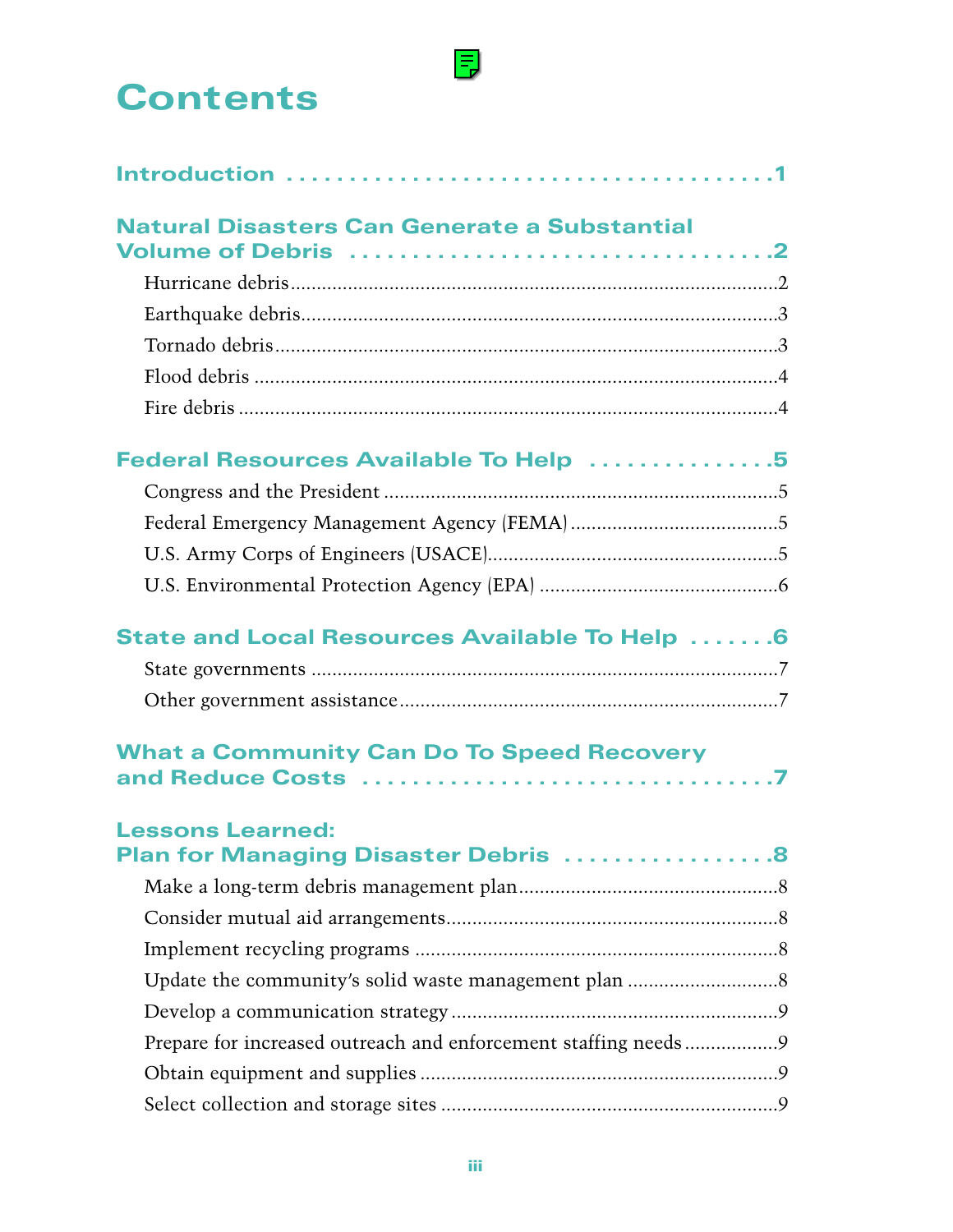| Los Angeles, California—The Northridge Earthquake11      |  |
|----------------------------------------------------------|--|
|                                                          |  |
|                                                          |  |
| Mecklenburg County, North Carolina—Hurricane Hugo18      |  |
|                                                          |  |
| For More Information 22                                  |  |
|                                                          |  |
|                                                          |  |
| Resource Conservation and Recovery Act (RCRA) Hotline 23 |  |
|                                                          |  |
|                                                          |  |
|                                                          |  |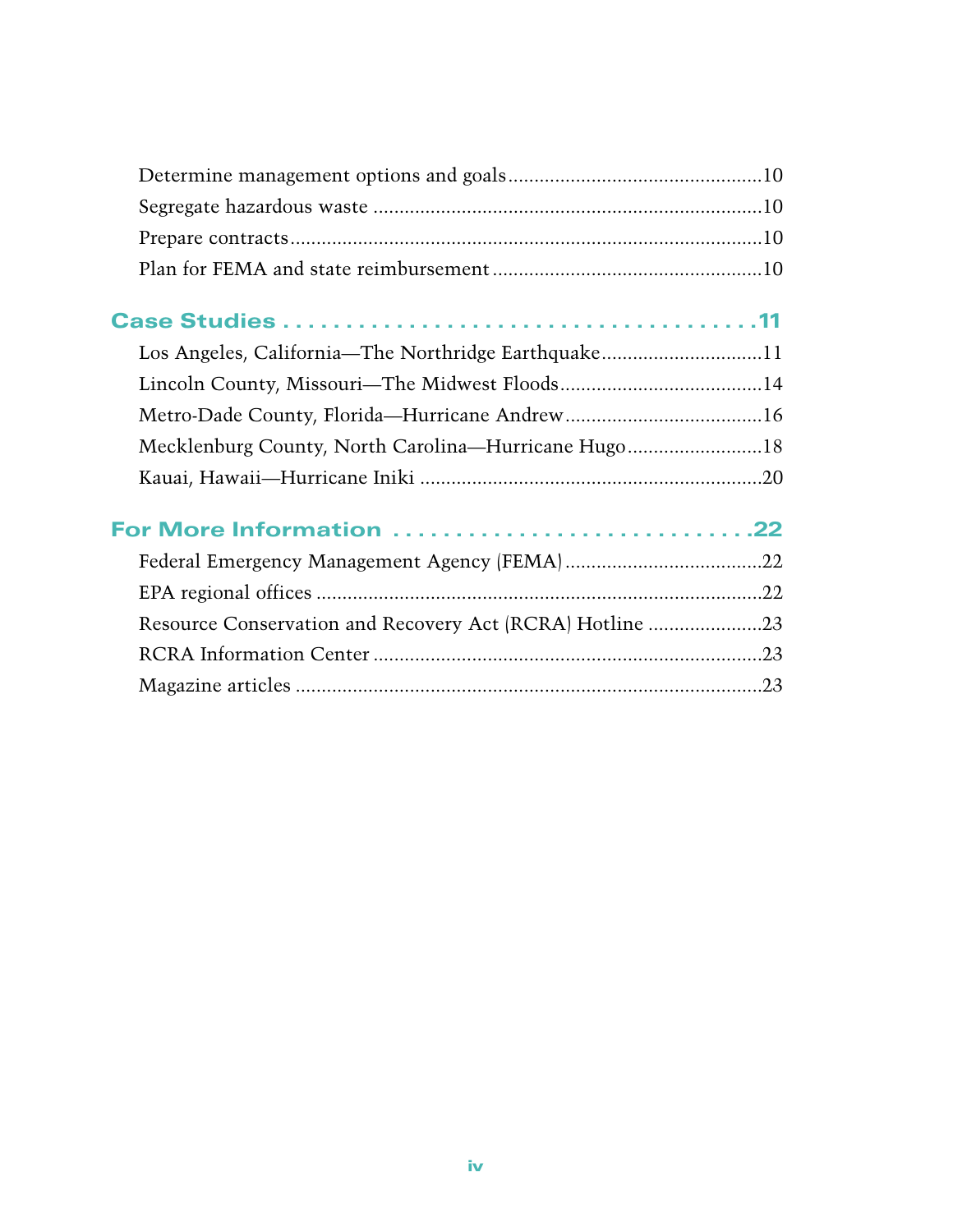# <span id="page-5-0"></span>Introduction

**Every year natural disasters, such as fires,**<br>floods, earthquakes, hurricanes, and<br>tornadoes, challenge American commu-<br>nities. These natural disasters have generated floods, earthquakes, hurricanes, and nities. These natural disasters have generated large amounts of debris, causing considerable disposal challenges for local public officials. If you answer yes to any of the following questions, your community could benefit from the advice and information presented in this guide.

- $\mathfrak{m}$  Is your community at risk of significant damage from a natural disaster?
- **222** Does your emergency plan ignore disaster debris cleanup or rely on open burning or unengineered burial of the debris?
- Has your community updated its solid waste management<sup>1</sup> plans with recycling policies that are not included in your emergency response plan?
- **h Does your emergency plan need updating to** reflect recent changes in the community's solid waste management practices and facilities (e.g., landfill closures, new recycling programs, or regionalization of services)?

In the past, debris from disasters was simply buried or burned in the community. As demonstrated by recent disasters, burying or burning debris as a means of waste management may not be acceptable. Citizens do not want to inhale the smoke from open burning. Municipalities do not want to risk contamination of drinking water and soil from uncontrolled burial of debris. Under normal circumstances, much municipal solid waste is recycled. The remainder is disposed of in sanitary landfills or in sophisticated combustors, both of which are equipped with devices to control pollutants. Often, however, these standard waste disposal options are not sufficient to handle the overwhelming amount of debris left after a disaster. Further adding to the disposal dilemma is the fact that many municipalities are reluctant to overburden or deplete their existing disposal capacity with disaster debris.

Any community likely to be faced with significant debris from a natural disaster should develop a debris management plan. To facilitate coordination, this plan could be a specific task under the community's general emergency plan. This guide, based on experiences of other communities, suggests some helpful planning considerations. It describes steps a community can take to prepare for dealing with the waste created by natural disasters and to speed recovery after such disasters. It also describes ways communities can reduce the burden on their municipal solid waste management systems in the event of a natural disaster.

This guide does not provide all the tools a planner will need to write a debris management plan, however. The development of a disaster debris management plan usually requires input from neighboring communities, state officials, local contractors, and a variety of local agencies. This guide is intended to help a planner begin the development process.

**Hurricane Andrew**



 $1$  In this guide, the term "solid waste management" refers to all phases of nonhazardous solid waste removal and handling, including collection, transportation, sorting, processing, recycling, reduction, combustion, and landfilling.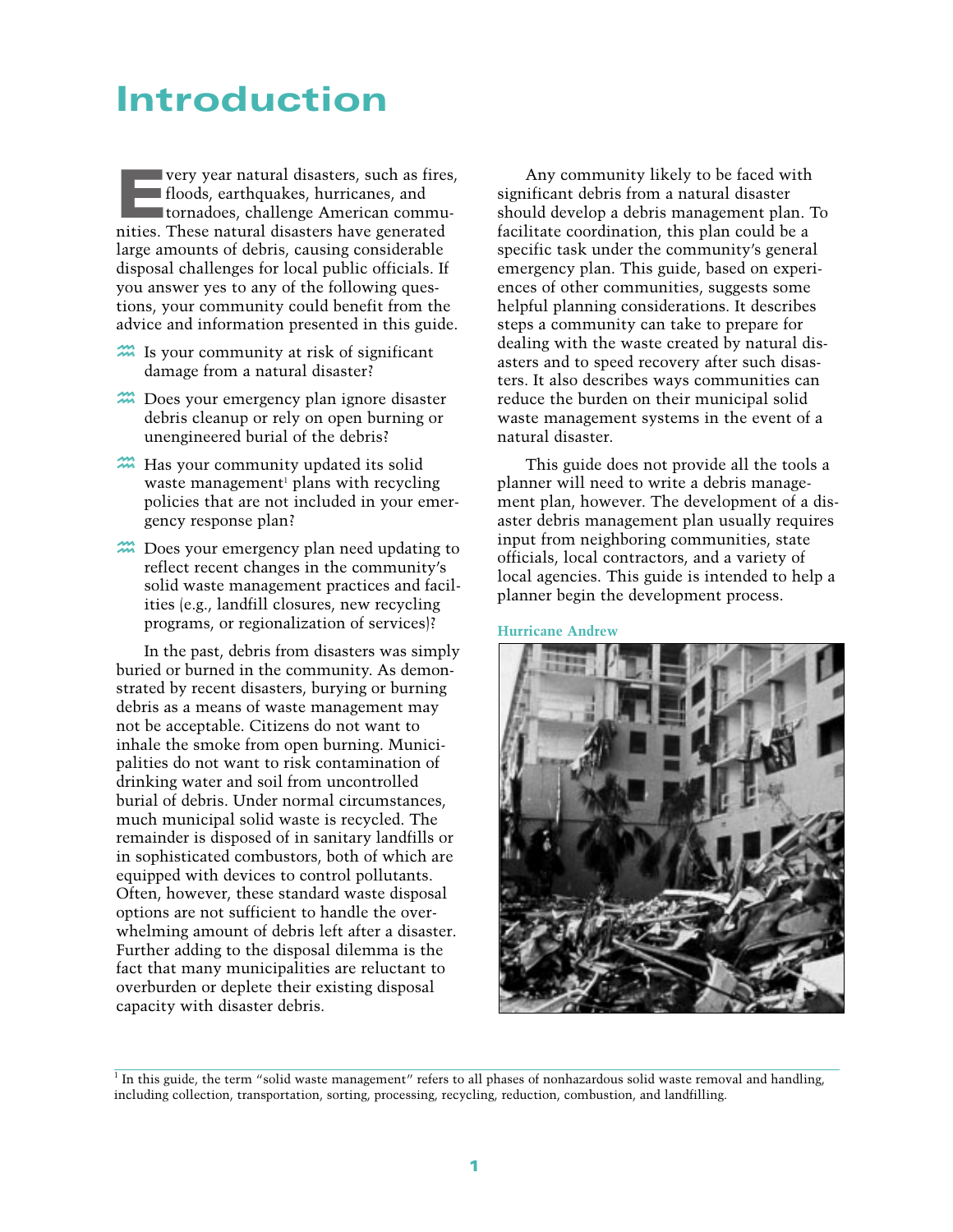# <span id="page-6-0"></span>Natural Disasters Can Generate a **Substantial** Volume of Debris

atural disasters strike with varying<br>degrees of severity and pose both<br>short- and long-term challenges to<br>public service providers. The most severe degrees of severity and pose both public service providers. The most severe natural disasters generate debris in quantities that can overwhelm existing solid waste management facilities or force communities to use disposal options that otherwise would not be acceptable. The table below gives examples of how much debris was generated in a few recent natural disasters.

Debris removal is a major component of every disaster recovery operation. Much of the debris generated from natural disasters is not hazardous. Soil, building material, and green waste, such as trees and shrubs, make up most of the volume of disaster debris. Most of this waste can be recycled into useful commodities. Debris from hurricanes, earthquakes, tornadoes, floods, and fires falls into a few major categories, as shown in the table on the facing page.

#### Hurricane debris

Hurricanes generate high-velocity winds, cause oceans to surge well above high tide levels, and create waves in inland waters. Hurricanes leave behind debris made up of construction materials, damaged buildings, sediments, green waste, and personal property. Hurricane debris obstructs roads and disables electrical power and communication systems over wide areas.

Most of the damage and resulting debris is in the area where the hurricane first hits land;

| <b>COMMUNITY</b>              | <b>DISASTER</b>       | <b>DATE</b>    | <b>VOLUME OF DEBRIS</b>                                                    |
|-------------------------------|-----------------------|----------------|----------------------------------------------------------------------------|
| <b>Metro-Dade County, FL</b>  | Hurricane Andrew      | August 1992    | 43 million cubic yards of<br>disaster debris in Metro-Dade<br>County alone |
| Los Angeles, CA               | Northridge Earthquake | January 1994   | 7 million cubic yards of<br>disaster debris                                |
| Kauai, HI                     | Hurricane Iniki       | September 1992 | 5 million cubic yards of<br>disaster debris                                |
| <b>Mecklenburg County, NC</b> | Hurricane Hugo        | September 1989 | 2 million cubic yards of<br>green waste <sup>2</sup>                       |

#### **Disaster Debris Volume Examples**

<sup>2</sup> In this guide, the term "green waste" refers to all types of organic yard and landscaping waste, including shrubs, leaves, grass, and tree materials. "Wood waste" refers to tree limbs that have been ground into mulch.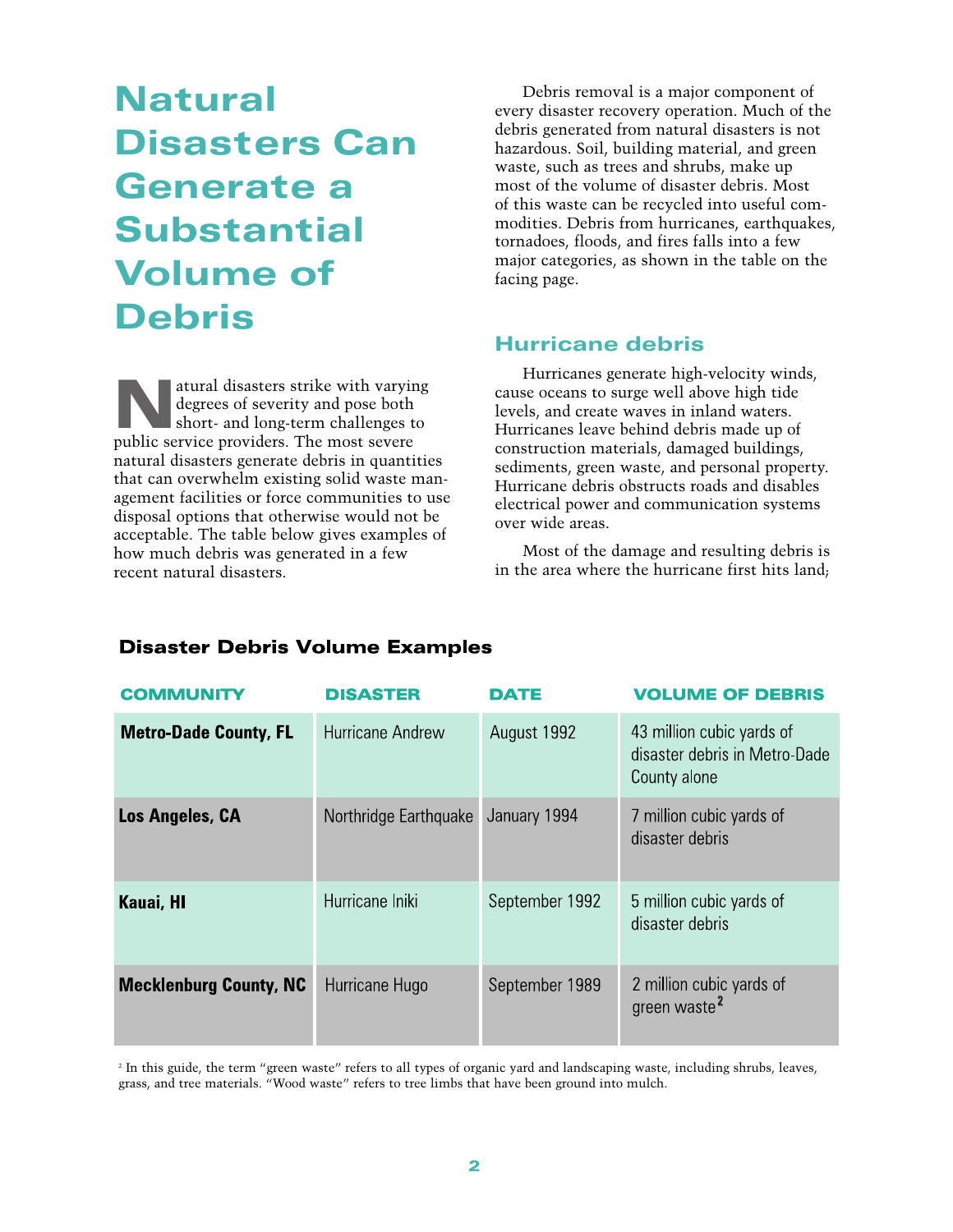<span id="page-7-0"></span>however, the destruction also can extend many miles inland. For example, in 1989, Hurricane Hugo made landfall at Charleston, South Carolina, and continued inland, causing great damage as it cut across the state and into North Carolina. The hurricane generated 400,000 tons of green waste in Mecklenburg County, North Carolina, 200 miles from Charleston. This amount of green waste would have taken up two years of landfill capacity, while only two and a half years of capacity was available in the local landfill. The county considered burning the green waste, but rejected the idea to protect the county's air quality. Instead, all the debris was ground up into mulch and given away to local citizens and businesses for use.

#### Earthquake debris

Earthquakes generate shock waves and displace the ground along fault lines. These seismic forces can bring down buildings and bridges in a localized area and damage buildings and other structures in a far wider area. Secondary damage from fires, explosions, and localized flooding from broken water pipes can increase the amount of debris. Earthquake debris includes building materials, personal property, and sediment from landslides.

Los Angeles is still collecting and managing debris from the Northridge earthquake that hit the city in January 1994. The amount of debris reached 3 million tons at the end of July

1995. Three months into the debris removal process, city officials decided to attempt to recycle as much of the debris as possible to conserve the remaining landfill capacity. Most of the waste was construction and demolition (C&D) debris, which could be processed by local recycling businesses. City officials worked with the Federal Emergency Management Agency (FEMA) and local businesses to expand existing recycling capacity and approve permits, thereby enhancing the ability of these businesses to meet the city's waste management needs. The city developed contracts with existing businesses, provided them with clean source-separated materials, and piloted a project to recycle mixed debris. After one year, the city had created more than 10,000 tons of new, privately operated daily processing capacity for mixed and sourceseparated debris.

#### Tornado debris

Damage from tornadoes is caused by highvelocity rotating winds. The severity of the damage depends on the size of the tornado funnel and the length of time the funnel touches the ground. Damage is generally confined to a narrow path extending up to half a mile wide and from a hundred yards to several miles long. Tornado debris includes damaged and destroyed structures, green waste, and personal property.

The city of Sandusky, Ohio, did not have a plan for managing disaster debris when a

|                    | <b>DAMAGED</b><br><b>BUILDINGS</b> | <b>SEDIMENTS</b> | <b>GREEN</b><br><b>WASTE</b> | <b>PERSONAL</b><br><b>PROPERTY</b> | <b>ASH AND</b><br><b>CHARRED</b><br><b>WOOD</b> |
|--------------------|------------------------------------|------------------|------------------------------|------------------------------------|-------------------------------------------------|
| <b>Hurricanes</b>  |                                    |                  |                              |                                    |                                                 |
| <b>Earthquakes</b> |                                    |                  | $\sqrt{}$                    | ✔                                  |                                                 |
| <b>Tornadoes</b>   |                                    |                  |                              |                                    |                                                 |
| <b>Floods</b>      |                                    |                  |                              |                                    |                                                 |
| <b>Fires</b>       |                                    |                  |                              |                                    |                                                 |

#### **Major Categories of Disaster Debris**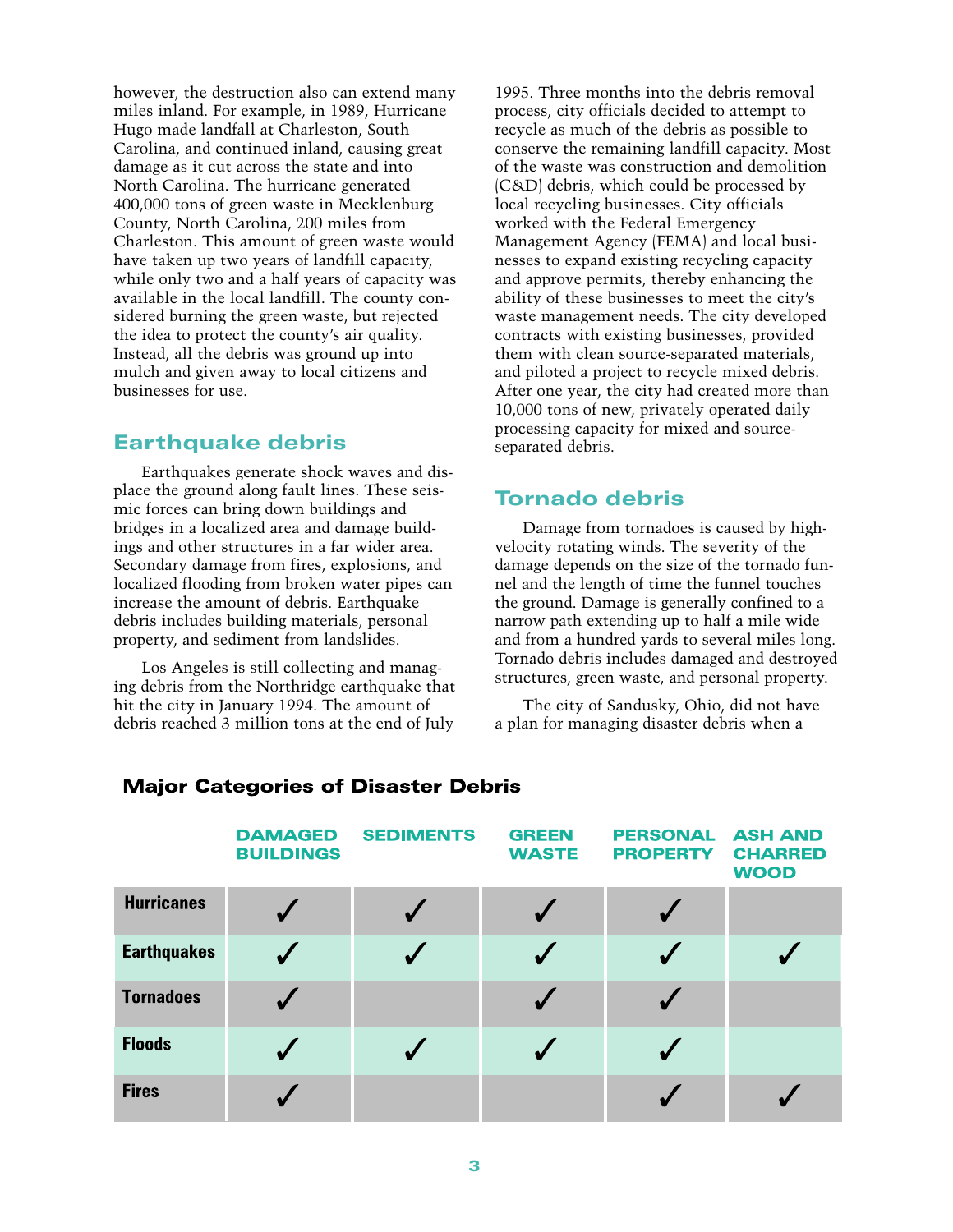<span id="page-8-0"></span>tornado hit in July 1992. Cleanup took about two and a half months and involved approximately 600 tons of waste, most of which was green waste. City officials found that the two greatest obstacles to managing the debris were communicating instructions to residents and sorting the green waste to maximize chipping and mulching efficiency.

#### Flood debris

Debris from floods is caused by structural inundation and high-velocity water flow. As soon as flood waters recede, people begin to dispose of flood-damaged household items. Mud, sediment, sandbags, and other reinforcing materials also add to the volume of debris needing management, as do materials from demolished and dismantled houses.

After the Midwest flood in the summer of 1993, officials in Lincoln County, Missouri, handled the flood debris through dropoff centers as well as county collection. The debris included appliances, wood, shingles, insulation, tires, materials containing asbestos, and household hazardous waste. To comply with state solid waste regulations and county recycling goals, county staff and contractors segregated the debris by waste type. Scrap dealers picked up the appliances, and individuals salvaged the wood. Tires were cut in half for disposal in approved landfills or ground for roadside use. After the flood, the state of Missouri temporarily set aside its recycling

policy, which prohibited landfilling of compostable materials, so that communities could landfill leaves and yard waste. A hazardous waste contractor collected and disposed of household hazardous waste.

#### Fire debris

While fires leave less debris than other types of disasters, they still generate much waste. For example, demolished houses contribute noncombustible debris. Burned out cars and other metal objects, as well as ash and charred wood waste, also must be managed. In addition, large-scale loss of plants serving as ground cover can lead to mud slides, adding debris to the waste stream.

In Malibu, California, one of the communities hit hardest in 1993 by coastal fires, 268 houses were destroyed; most of them burned to their foundations. Malibu removed fallen trees as well as dead trees that might have fallen on roads or homes, and chipped the trees for mulch. The city left other dead trees standing to help prevent erosion. The city gave property owners six weeks to remove their own debris, then began removing remaining household debris. In clearing the fire debris from about 175 properties, the city collected the same amount of solid waste normally collected in an entire year. The city recycled some concrete and asphalt and lifted daily landfill limits to accommodate the rest of the debris.



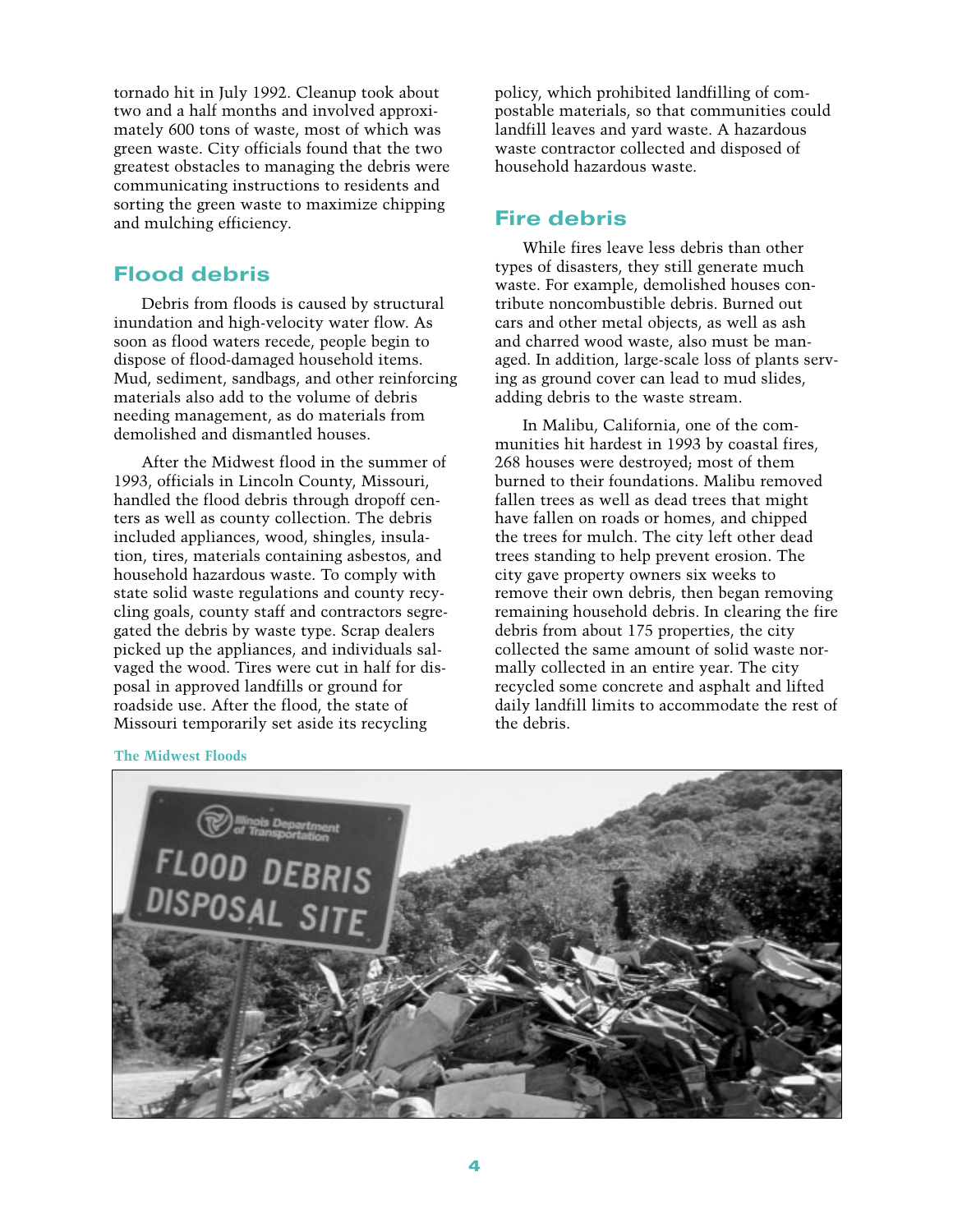# <span id="page-9-0"></span>Federal **Resources** Available To **Help**

If the President declares a community a<br>natural disaster area, considerable feder<br>assistance is available from FEMA. In<br>addition to FEMA, the U.S. Army Corps of f the President declares a community a natural disaster area, considerable federal assistance is available from FEMA. In Engineers (USACE) and the U.S. Environmental Protection Agency (EPA) can provide federal assistance. Most natural disasters, however, do not qualify for full federal assistance.

### Congress and the President

The Robert T. Stafford Disaster Relief and Emergency Assistance Act sets forth federal disaster relief responsibilities and procedures. Among many other activities, the Stafford Act authorizes debris removal in "the public interest . . . from publicly and privately owned lands and water." The President makes the final decision to declare an area a natural disaster and therefore eligible for federal assistance.

# Federal Emergency Management Agency (FEMA)

The Stafford Act authorizes FEMA to respond to disasters and emergencies in order to help save lives and protect public health, safety, and property. FEMA operates under specific regulations, which are spelled out in Section 206.224 of Title 44 of the *Code of Federal Regulations* (CFR). The Stafford Act and the CFR use the term debris removal in a broad sense to encompass the entire process of removing, handling, recycling, and disposing of debris. The CFR declares debris removal to be "in the public interest," not only to protect "life, public health, and safety" but also to "ensure economic recovery of the affected community." Thus, the authorizing statements in the Stafford Act and CFR are broad and inclusive.

For communities to qualify for FEMA assistance, the effort needed to recover from the disaster must be of such magnitude as to be beyond the capabilities of the state or local government. A local government must make a declaration of natural disaster to the state emergency management agency, and the state's governor must request through FEMA that the President declare the affected area a disaster. Once the President concurs, the local government becomes eligible for reimbursement of some portion of its debris management expenses and other disaster recovery costs. FEMA also opens a Regional Operations Center and a Disaster Field Office in the affected area to coordinate efforts with local and state authorities.

Once the declaration is made by the President, FEMA negotiates the disaster relief efforts with the state emergency management agency. The state agency represents the local communities during this discussion. FEMA staff advise local government officials regarding the activities eligible for reimbursement specific to that community; FEMA also sets reasonable cost standards for these activities. Under the Stafford Act, FEMA is authorized to pay for activities to handle debris posing an immediate threat to the public, generally including debris removal, transportation, volume reduction at staging areas, and ultimate disposal. FEMA requires careful recordkeeping regarding expenditures for communities to obtain reimbursement. FEMA may fund recycling of disaster debris if the local government has in place prior to the natural disaster a policy emphasizing recycling, or if the local government can demonstrate that recycling is a cost-effective debris management option.

FEMA does not respond alone to natural disasters. Other federal agencies also have substantial roles. In particular, two agencies are involved in hazardous and nonhazardous waste management.

# U.S. Army Corps of Engineers (USACE)

The Department of Defense is responsible for emergency support related to public works and engineering, and has designated USACE as its operating agent. USACE provides technical advice and evaluations, engineering services,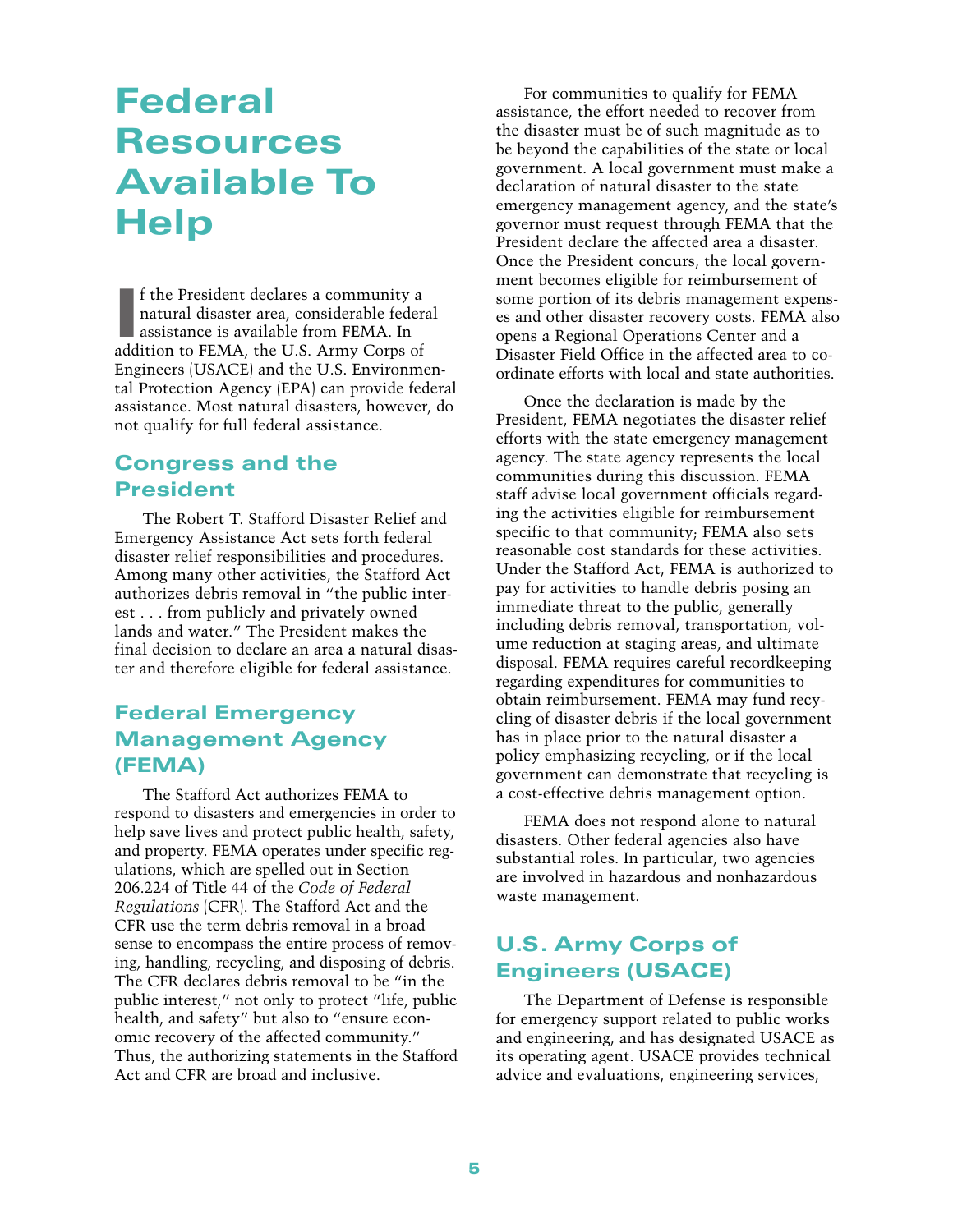<span id="page-10-1"></span><span id="page-10-0"></span>construction management and inspection, emergency contracting, emergency repair of wastewater and solid waste facilities, and realestate support.

USACE assistance is arranged through FEMA. In the Miami area after Hurricane Andrew in 1992, USACE removed debris in the hardest hit areas by contracting with six large general contractors.

# U.S. Environmental Protection Agency (EPA)

EPA is the primary agency responsible for emergency support related to hazardous materials. EPA responds to releases of hazardous materials and provides technical assistance for environmental monitoring needs. EPA regional offices also can provide technical assistance on municipal solid waste issues.

# State and **Local** Resources Available To Help

state and local governments are commu-<br>inties' first source of assistance in the<br>wake of a natural disaster and in plan-<br>ning for disaster debris management. Such nities' first source of assistance in the ning for disaster debris management. Such assistance is available to communities impacted by disasters, regardless of whether they receive a federal disaster declaration.

#### **The Midwest Floods**

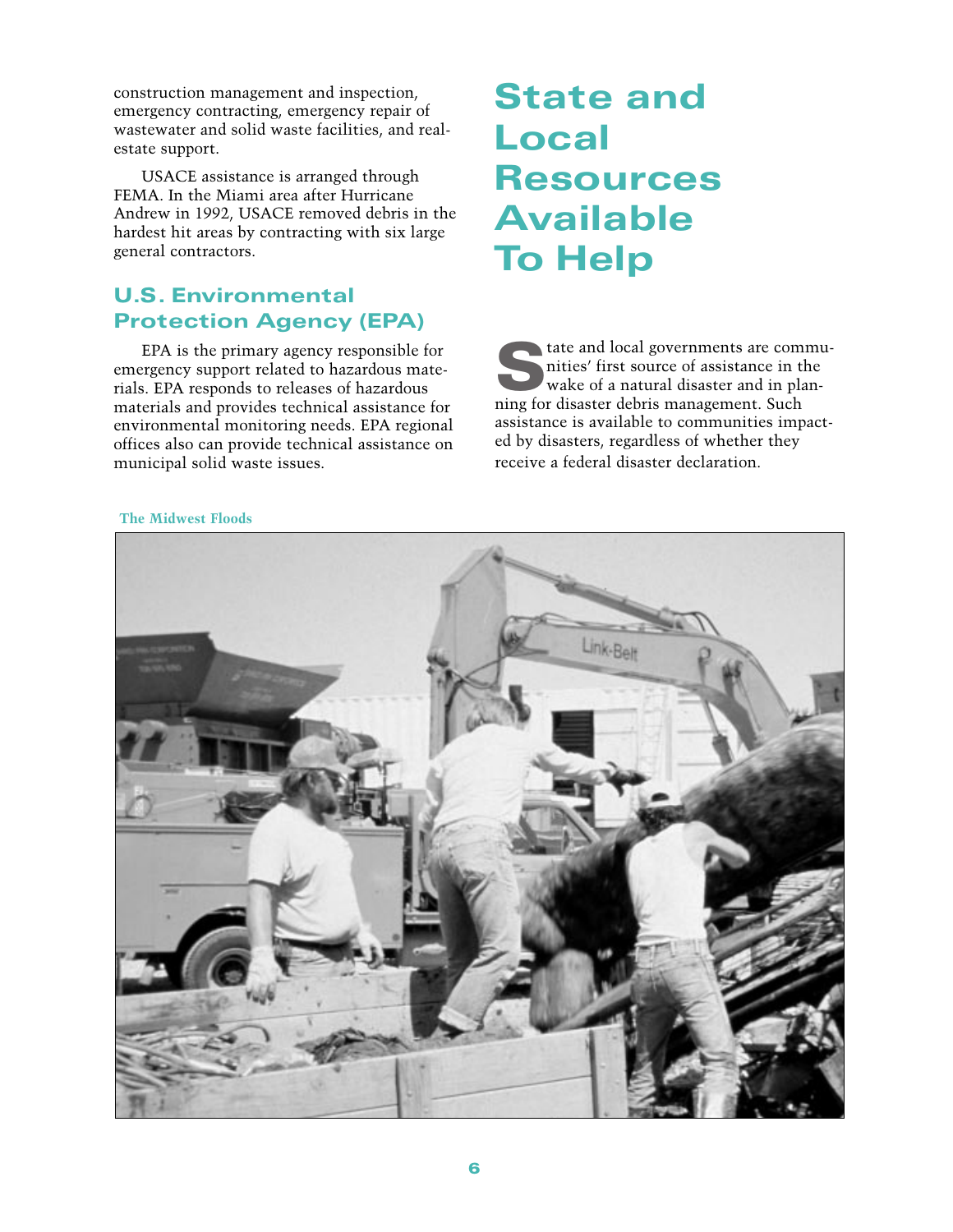#### <span id="page-11-2"></span><span id="page-11-0"></span>State governments

The state emergency management agency and state waste management agency have specific roles to play in cleaning up disaster debris. The state emergency management agency serves as the local government's liaison to FEMA and can provide information for emergency planning. This state agency also can help represent the local government's interests to FEMA during a disaster and cleanup. The state waste management agency's role can be to make special accommodations for the unusual waste management needs resulting from a natural disaster. For example, this agency could temporarily lift permit requirements for solid waste facilities. In addition, specialized assistance is often available from other state agencies.

### <span id="page-11-1"></span>Other government assistance

Both state and local governments may enter into mutual aid agreements with other state and local governments prior to any disaster. Such an agreement could provide for either binding commitments or nonbinding intentions of support by state and local governments to assist one another in the event of a disaster. Through these agreements, communities can loan equipment and personnel with specific expertise or experience.

The Southern Regional Emergency Management Assistance Compact is an example of a mutual aid agreement originally signed by 17 states, Puerto Rico, and the Virgin Islands. The resolution supporting this pact now has been offered to all states and includes model legislation for state legislatures. The compact also contains broad language and a legal framework addressing authority, liability, licensing, reimbursement, injury or death benefits, and use of the National Guard. For more information on the Southern Regional Emergency Management Assistance Compact, contact:

The Southern Governors' Association The Hall of the States 444 North Capitol Street, NW. Washington, DC 20001 202 624-5897

# What a Community Can Do To Speed Recovery and Reduce Costs

Preparing a disaster debris management<br>plan in advance can pay off in the even<br>of a natural disaster. Planning can help plan in advance can pay off in the event of a natural disaster. Planning can help a community identify its debris collection, recycling, and disposal options. Although the recovery process will take a long time, perhaps even years, careful planning will prevent costly mistakes, speed recovery, and avoid creation of more waste. A plan also can save money by identifying cost-effective debris management options and sources of help, increasing control over debris management in your community, and improving administrative efficiency.

**The Midwest Floods**

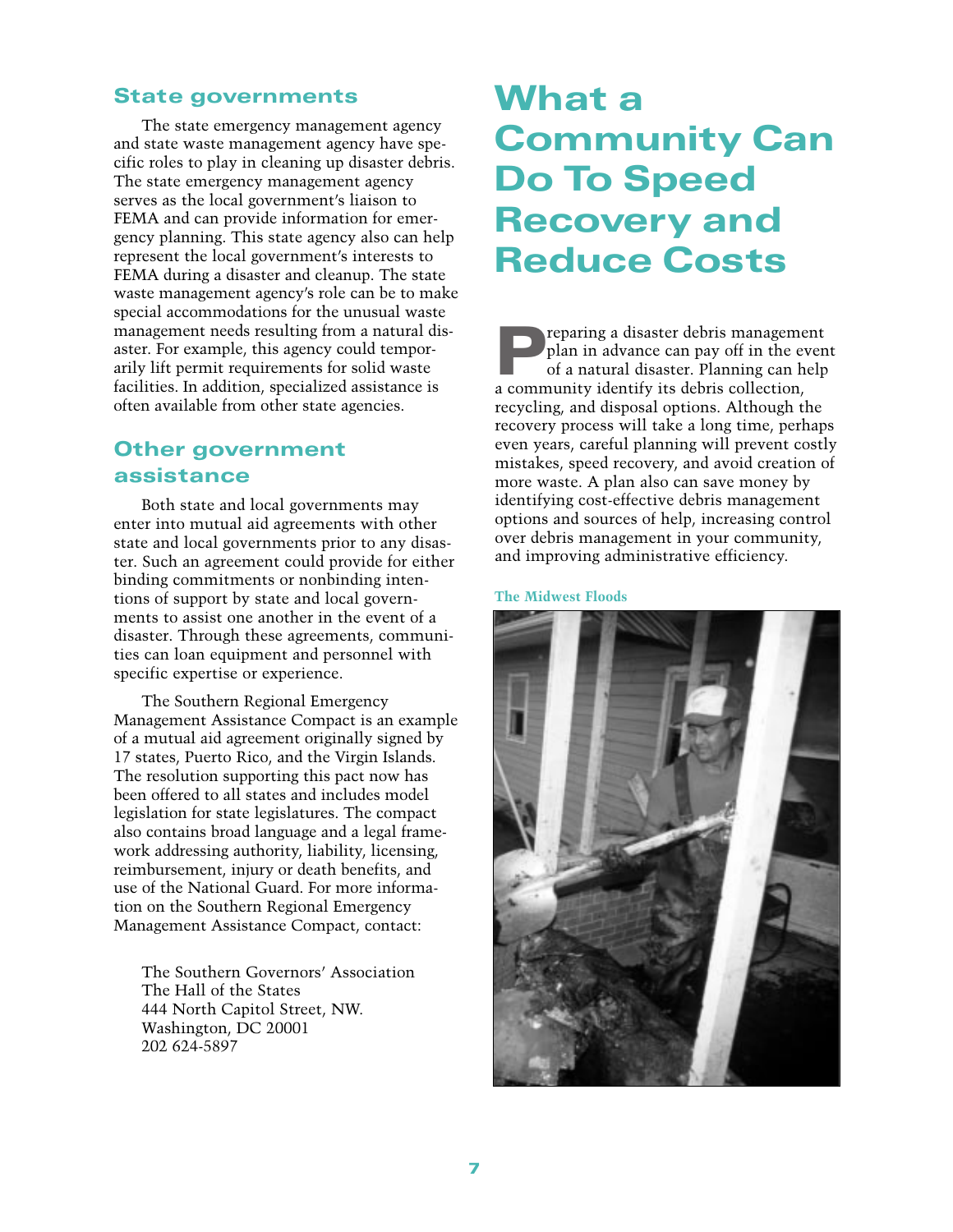# <span id="page-12-2"></span><span id="page-12-0"></span>Lessons Learned: Plan for Managing Disaster Debris

<span id="page-12-3"></span>The following suggestions for disaster<br>debris planning are based on insights<br>from community officials who recen-<br>have experienced a major natural disaster debris planning are based on insights from community officials who recently have experienced a major natural disaster.

### <span id="page-12-1"></span>Make a long-term debris management plan

Every community consulted suggested increasing existing emergency planning to include long-term debris management. Because natural disasters can generate tremendous quantities of debris, communities should plan for the worst case. Any plan should include a detailed strategy for debris collection, temporary storage and staging areas, recycling, disposal, hazardous waste identification and handling, administration, and dissemination of information to the public. Distribute the plan and work with personnel from each agency to ensure that the plan can be implemented quickly and smoothly. Review the plan at least once a year, and revise it as needed. For example, outdated forms, such as time sheets and materials tracking forms, may need to be replaced.

# Consider mutual aid arrangements

Mutual aid arrangements allow communities to quickly access specialized personnel or equipment on a short-term basis. Usually the host community pays the expenses for the personnel as well as any maintenance or repair costs for equipment. These agreements can be developed for a local geographic area or can extend to communities in other states. The agreements can be formal or informal.

### Implement recycling programs

Implementing a plan for recycling disaster debris is much easier if a community already has a recycling program in place. Permitting, enforcement, collection, processing, and marketing issues already will have been largely resolved. After a disaster, the community will be faced with expanding current recycling practices rather than designing and implementing new practices. It is much easier to expand existing capacities and markets than to start these endeavors in the wake of a disaster.

# Update the community's solid waste management plan

It is important that a community's solid waste management plan reflect current practices and policies, especially those that apply in disaster situations. The plan is an official document that often is filed with the state, and when regional solid waste services or facilities are involved, a copy often is provided to neighboring communities as well. It also can be beneficial to share the plan with private contractors and other community agencies (e.g., fire and police) that in the event of a disaster would be involved with solid waste management services. Should a disaster occur, supporting

**The Northridge Earthquake**

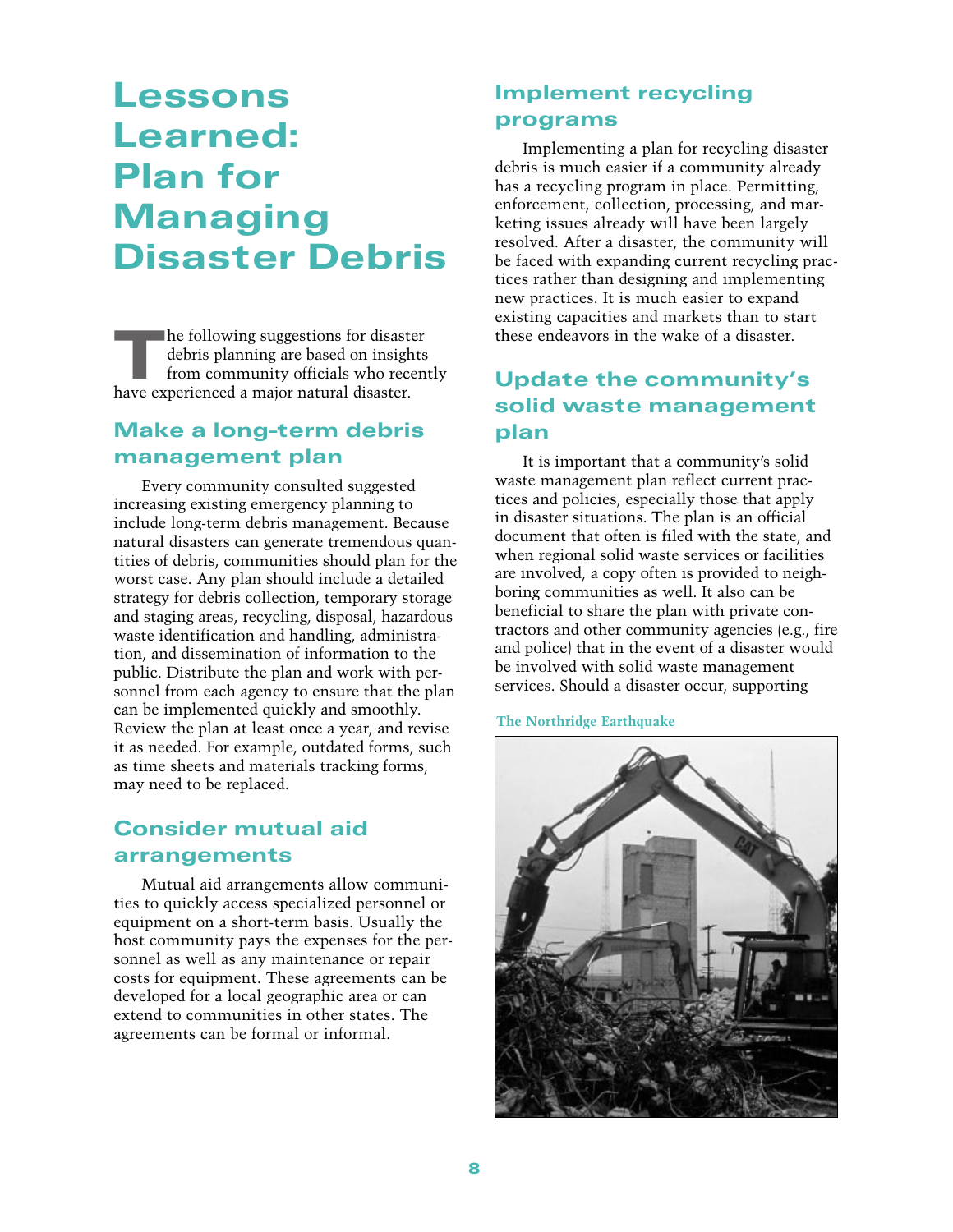agencies would find the plan useful because it describes established practices and policies, as well as the types, locations, and capacities of existing solid waste recycling and disposal facilities. Reflecting current practices and policies, the plan also would serve as a resource document in negotiating technical and financial assistance with FEMA and other agencies.

### <span id="page-13-0"></span>Develop a communication strategy

<span id="page-13-2"></span><span id="page-13-1"></span>Prepare a communication strategy ahead of time. Government officials will need to tell the community when, where, and how trash collection will resume, as well as provide special instructions for reporting and sorting disaster debris. Many communities have prepared radio announcements and flyers as part of the emergency plan. Depending on the type and severity of the natural disaster, however, a community might lose electricity, telephone service, radio broadcasting capability, or newspaper service. Therefore, communities should prepare for more than one method of communication. Discuss with local media companies the use of free advertising time and space to communicate instructions in the event of a disaster.

# Prepare for increased outreach and enforcement staffing needs

In the aftermath of a natural disaster, waste management staff must handle an increased number of telephone calls and requests concerning waste removal. Communities need more staff to train and monitor debris collection contractors, enforce disposal restrictions, and help solve implementation problems. Identify sources of temporary labor and, if your community is culturally diverse, consider the use of a multilingual telephone bank.

### Obtain equipment and supplies

Identify in advance the types of equipment and supplies that your crews will need to implement the plan. Plan for quick procurement of these items through mutual aid agreements or standing contracts, or consider stockpiling this equipment. If stockpiling is too expensive for

one community alone, perhaps the state could stockpile the equipment.

Types of equipment that a community might need include chain saws, portable generators, cellular phones, flashlights, batteries, vehicle repair equipment (flat tires occur more often because of glass and metal debris in roads), and extra work clothing. A local government that routinely stores drinking water (e.g., for its solid waste collection crews) might want to make sure that water supplies are wellstocked during the hurricane or flood season.

### Select collection and storage sites

The most common suggestion from communities that have experienced natural disasters is to pre-select debris staging sites that will be used for temporary storage and processing of debris. Convenient local sites allow collection crews to reduce travel time when transferring debris to processing or disposal facilities and result in faster street clearing. Site operators can sort debris for recycling or disposal, as well as answer questions from the public. These sites can be used to store green waste before transferring it to another facility, or they can be used to chip and mulch green waste on site. Communities also can use these sites to distribute free mulch or wood to the public.

Select the sites based on planned activities, such as staging, collection, storage, sorting, recycling, landfilling, and burning of debris. Pre-selection of sites speeds the implementation of the debris management plan. Also consider access to heavy equipment, lack of impact on environmentally sensitive areas, and convenience to collection routes. Investigate possible impacts on adjacent housing, since the sites could produce noise at levels deemed unacceptable by residents or attract rodents that may carry disease. Evaluate and document the condition of these sites prior to use. The government agencies involved will be responsible for returning these sites to their original condition. Be sure to establish agreement on the schedule for return of the property to the owners and the degree of rehabilitation to the property.

If residents will be asked to bring disaster debris to collection sites, your community should include these locations in its disaster communication strategy, so that information is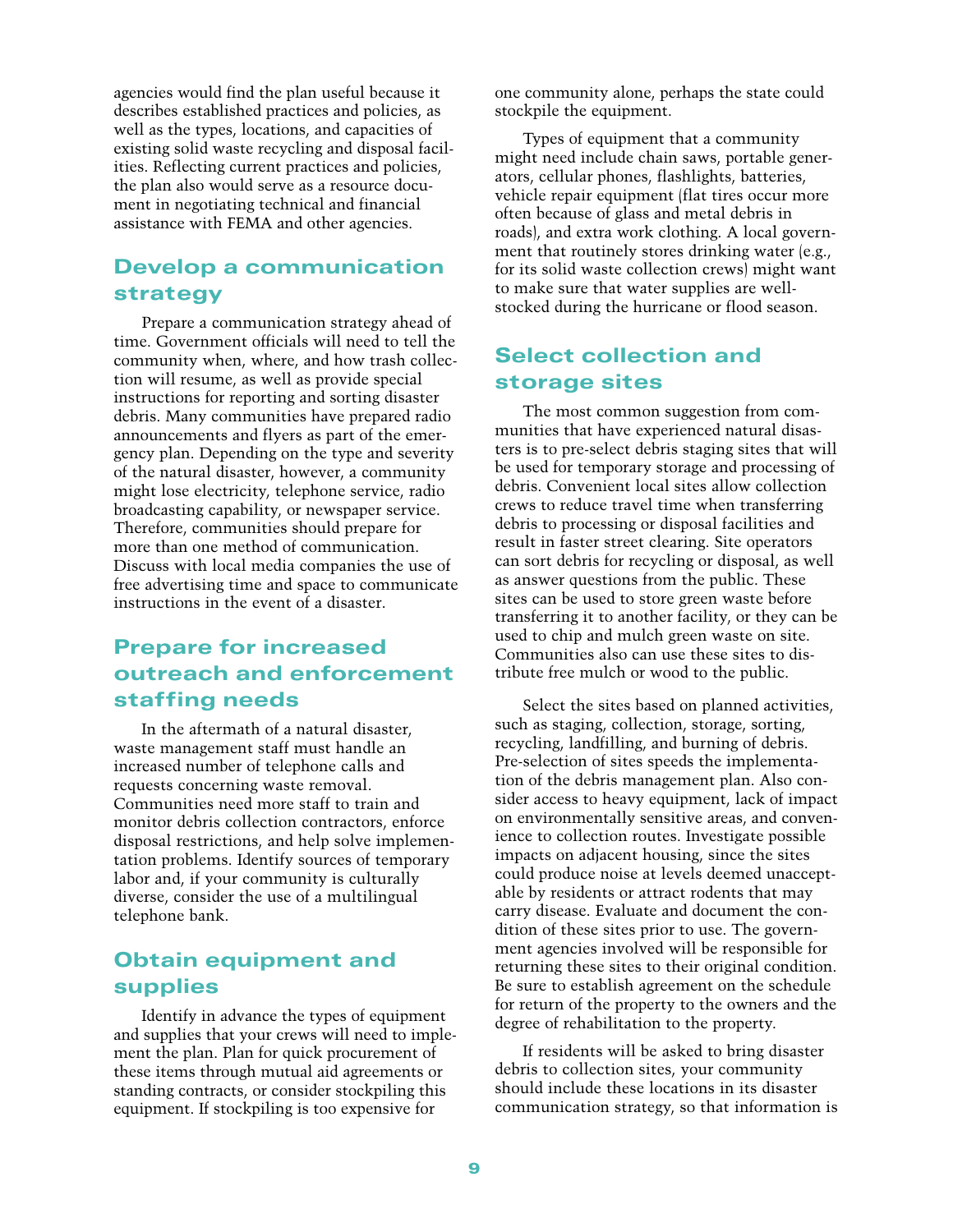<span id="page-14-1"></span>immediately available to the public in the event of a disaster. Schedules and staffing plans for these sites should take into account that the busiest times for residents dropping off home-related debris are likely to be evenings and weekends.

### <span id="page-14-0"></span>Determine management options and goals

Any disaster debris management plan should include a disposal strategy. Communities need to set priorities for recycling wastes and determine the desired disposal options for the remaining waste.

### Segregate hazardous waste

Be prepared to segregate hazardous from nonhazardous disaster debris; otherwise your community might be forced to dispose of the combined waste as hazardous waste. Monitor collected business waste to be certain it does not meet the definition of hazardous waste. Waste handlers must understand these requirements as well as have a plan for controlling and diverting the hazardous waste from the debris stream.

### Prepare contracts

Determine what equipment and staff resources your community needs in the event of a disaster. Any assistance that will not be provided by state and other local governments must be obtained through contracts. If contracted work seems likely at the state or community level, consider bidding an emergency contract, as is commonly done for snow removal. The request for proposals (RFP) may include service for debris collection, storage, sorting, processing, marketing, and disposal. Investigate FEMA reimbursement policies and ensure that the terms described in the RFP are likely to meet FEMA and state requirements in the event that your community qualifies for federal or state reimbursement.

### Plan for FEMA and state reimbursement

Consider staffing needs to meet the recordkeeping requirements for FEMA reimbursement of disaster debris management costs. Some states reimburse some costs even if the disaster does not qualify for federal reimbursement funds. Discuss recordkeeping requirements with your state emergency planning agency. Your community, particularly if it is small, might benefit from identifying in advance people who have experience in obtaining reimbursement.



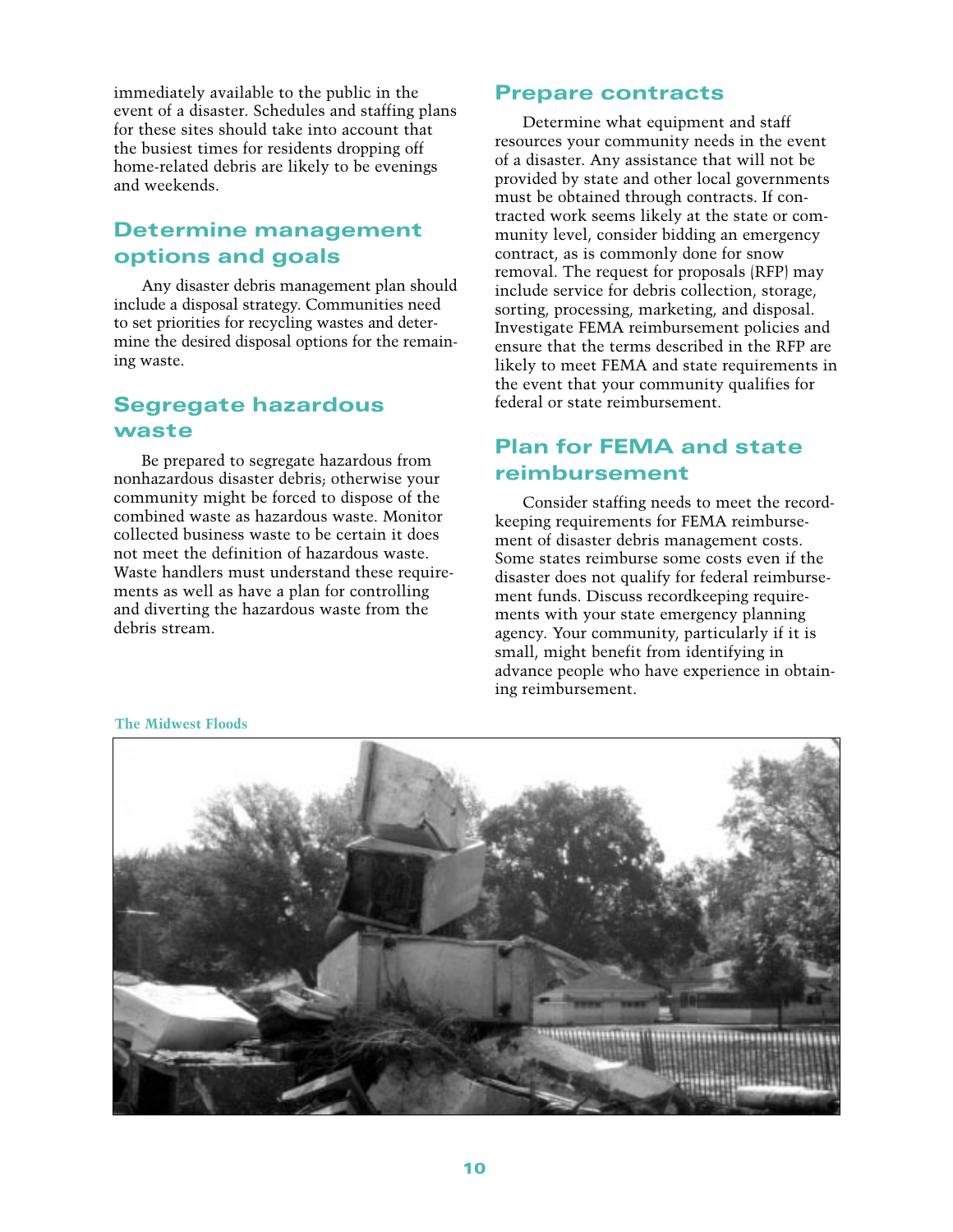# <span id="page-15-0"></span>Case Studies

f course, every community hopes it never has to use its disaster debris management plan, but when a disaster does hit, prepared communities can recover more quickly than other communities. Below are disaster debris case studies from an earthquake, a flood, and three hurricanes. These case studies include examples of situations in which planning paid off, as well as circumstances in which the lack of planning slowed recovery.

# <span id="page-15-1"></span>Los Angeles, California

#### The Northridge Earthquake

The city of Los Angeles relied heavily on recycling to manage debris from its January 1994 earthquake. In response to the earthquake, city staff negotiated with FEMA to designate recycling as the preferred method of debris management. The city developed contracts with existing businesses to recycle clean source-separated materials and worked with more than nine businesses to develop processing capacity for mixed debris. By midsummer, the city was able to recycle about 50 percent of the earthquake debris collected each week. By July 1995, the city was recycling over 86 percent of the debris collected, totaling over 1½ million tons.

#### Collection and recycling

The city of Los Angeles did not have a plan for debris management prior to the earthquake but quickly developed debris management procedures after the disaster. The day after the earthquake struck, the city instituted a curbside debris collection program, which did not include recycling. C&D debris under normal conditions makes up 10 to 15 percent of the Los Angeles waste stream. Prior to the 1994 earthquake, one local company processed 150 tons of C&D waste per day. After the earthquake, the city picked up as much as 10,000 tons of C&D waste per day. City officials updated an existing list of licensed, insured debris removal contractors and asked them to attend an orientation and to sign hastily drafted contracts for debris removal.

At first, contracts for debris removal were only two pages long and contracted for one week of work. These early contracts allowed the city to begin removing debris quickly, yet did not include recycling or other requirements such as subcontracting parameters. Contracts ultimately grew to 22 pages. The city assigned each contractor a grid of streets to clear. City inspectors (pulled from other assignments) monitored contractors and kept records to determine whether debris in each area was collected within seven days of being set out. When contractors expended their total contract amounts, city officials placed them at the bottom of the list of approved contractors and called them again when their turns came.

After two months of negotiation, FEMA allowed the city to include recycling as a debris removal method. This decision was based primarily on the city's local policy supporting recycling and a recycling pilot that documented a potential 82 percent recycling rate. Contractors began separate collections of wood, metal, dirt, concrete and asphalt, and red clay brick. The city required the contractors to send any debris that could not be separated to facilities that recycled at least 80 percent of the mixed debris.

Most of the materials collected were recyclable. Recyclers crushed concrete and asphalt (mixed with up to 15 percent dirt) and sold it for use as sub-base in roads. They reused dirt as landfill cover and soil amendment. They ground and screened wood, selling fine pieces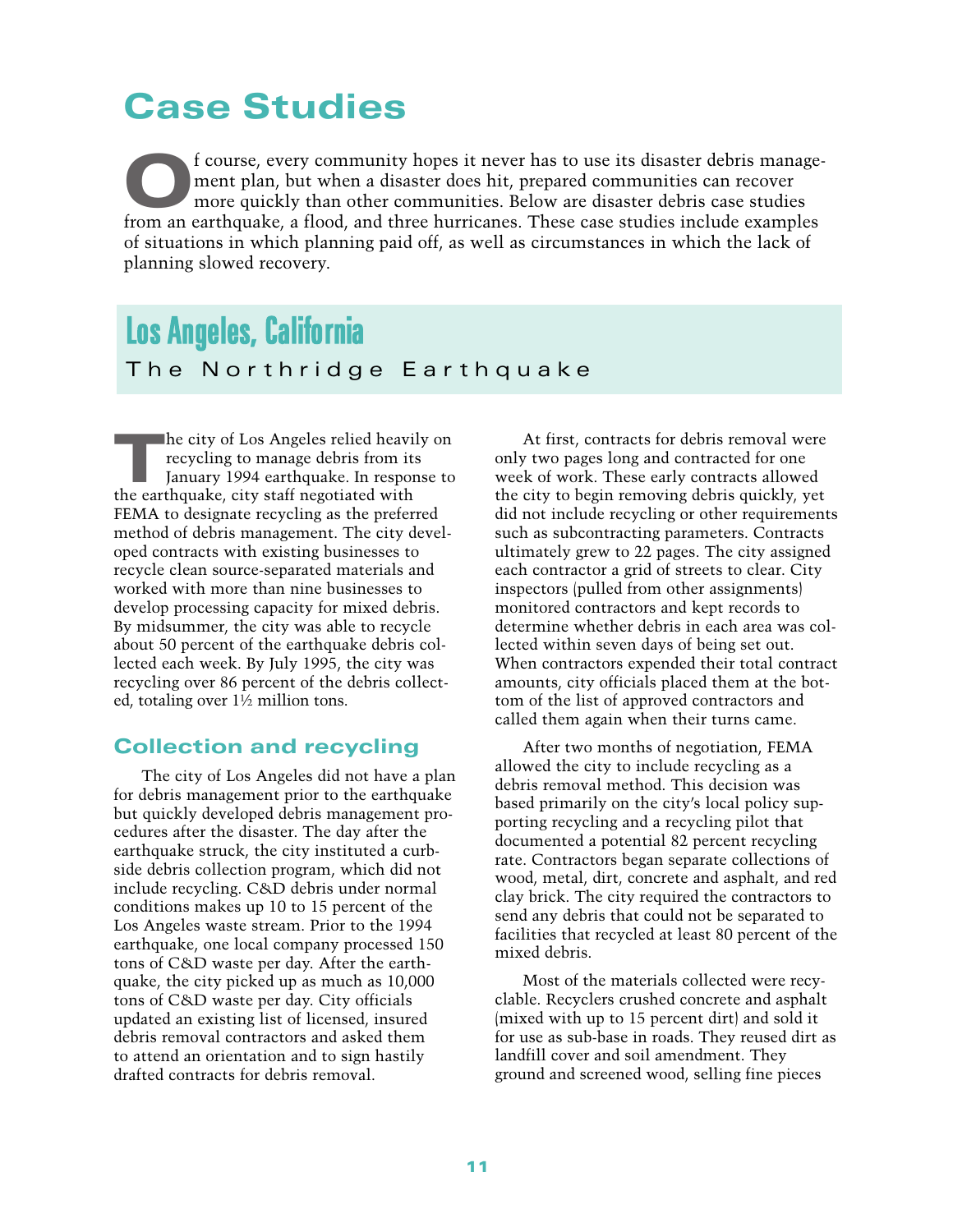by the cubic yard for landscaping and coarse pieces for cogeneration fuel or compost. Recycling facilities either ground up brick for use on baseball infields or chipped it for use in landscaping. Scrap metal dealers recycled metal waste.

By December 1995, four facilities were capable of recycling mixed debris. Two of them used an automated process that screened out fine debris and sent the remainder along a conveyor belt where workers removed and separated wood, brick, metal, and trash by hand. A vibrating screen removed any dirt left in the remaining stream. At the end of the process, only clean concrete and asphalt were left.

City officials also ensured that debris would be recycled by providing training and incentives to haulers. For example, city officials required haulers to develop a recycling plan that included scouting for recyclables and dedicating trucks to a given type of waste, so that debris separated at the curb did not become mixed in the truck. The city also created a contract performance incentive that

placed source-separated recycling higher than mixed recycling. With these efforts, the city expanded its C&D recycling capacity by a minimum of 10,300 tons per day. Immediately after the earthquake, all debris was disposed of in three landfills. Just over a year later, the city had added 18 recycling facilities and one landfill. This expansion helped to meet a longterm goal to increase recycling of routine C&D waste.

By the end of the program, the city had recycled almost 56 percent of all materials collected since the day of the earthquake for less than the cost of disposal. The city demonstrated that when sufficient recycling facility capacity exists, a recycling rate of over 86 percent can be achieved. This total would have been much higher, in fact, had the city implemented recycling in the beginning of the recovery effort. To prepare for the possibility of future disasters, Los Angeles has issued an RFP for a contingency contract for various waste management activities, including the use of sites in the event of a natural disaster.



#### **The Northridge Earthquake**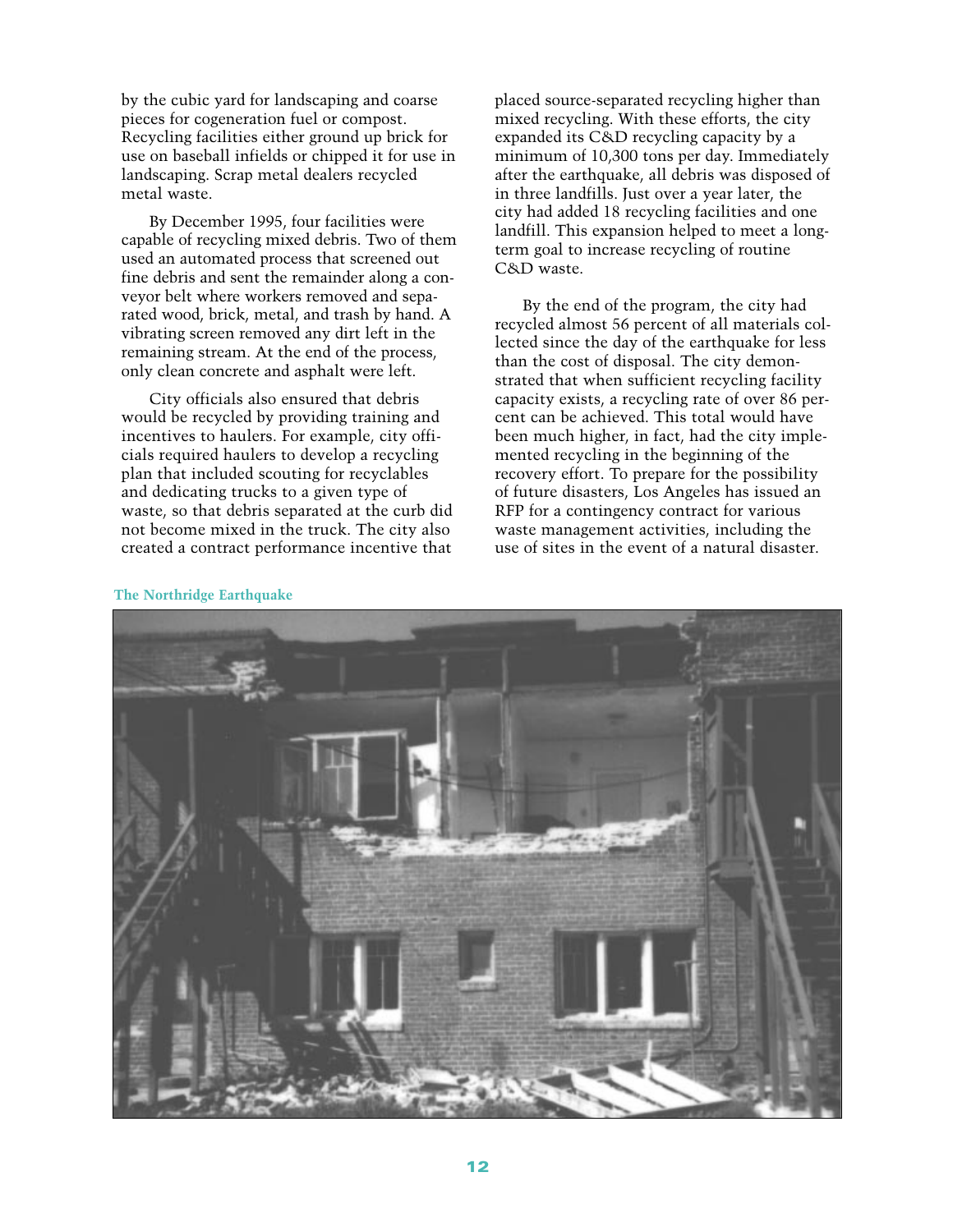#### Communication

Soon after the earthquake, officials placed news stories and advertisements to inform the public that they could leave debris for pickup on the street in a pile as wide as a parked car. At first, the city allowed residents to leave mixed debris at the curb. Later, city officials asked residents to separate the following materials: concrete and asphalt (these could be mixed), dirt, red clay brick, wood, and all other material. Residents had been accustomed to the relaxed requirements that allowed them to set out mixed debris, however, so crews of specially hired city workers distributed doorhangers requesting residents to separate their debris. Where residents still did not separate debris into its recyclable components, work crews preceded the debris haulers and separated the debris. When residents placed yard trimmings or other non-earthquakerelated debris on the curb, workers left doorhangers explaining why these materials had not been picked up and giving directions on how to dispose of the materials. In the first eight months after the earthquake, debris haulers collected 122,000 truck loads of debris.

The city relied on both residents and city staff to determine which locations needed debris pickups. A telephone bank, staffed by English-, Spanish-, and Korean-speaking operators, fielded requests for pickups from residents. Staff entered the address of each caller into a geographic information system database and regularly produced maps showing areas needing pickups. At the same time, city inspectors supervising the debris management work reported streets where debris had accumulated.

#### Outside assistance

Los Angeles was largely self-sufficient in managing its earthquake debris. If the quantity of debris had been greater, the city would have asked for assistance from USACE (through FEMA), the state of California, and other states. Other agencies provided some assistance. The California Office of Emergency Services provided a liaison to FEMA and issued emergency regulations expanding permit hours for solid waste facilities.

FEMA funded the debris recycling program, including paying recycling facility tipping fees, as well as the costs associated with hiring data entry staff and contracting with a consultant to manage recycling efforts. For the period of May 14, 1995, through July 15, 1995, the average tipping fee to use the recycling facilities was \$21.55 per ton versus \$24.92 per ton for disposal facilities, resulting in an average savings of \$3.37 per ton. In addition, recycling saved the city transportation costs since recycling facilities were closer to the devastated areas and many had shorter lines. California's Integrated Waste Management Board helped Los Angeles obtain this funding by writing a letter to FEMA stating that recycling was state policy. Los Angeles, like every community in California, has been required to submit a plan for source reduction, recycling, and composting under the state's Integrated Waste Management and Litter Reduction Act. FEMA determined that since Los Angeles had a recycling policy prior to the earthquake, the city did not need to demonstrate that recycling would save money in order to obtain FEMA funding.

#### **The Northridge Earthquake**

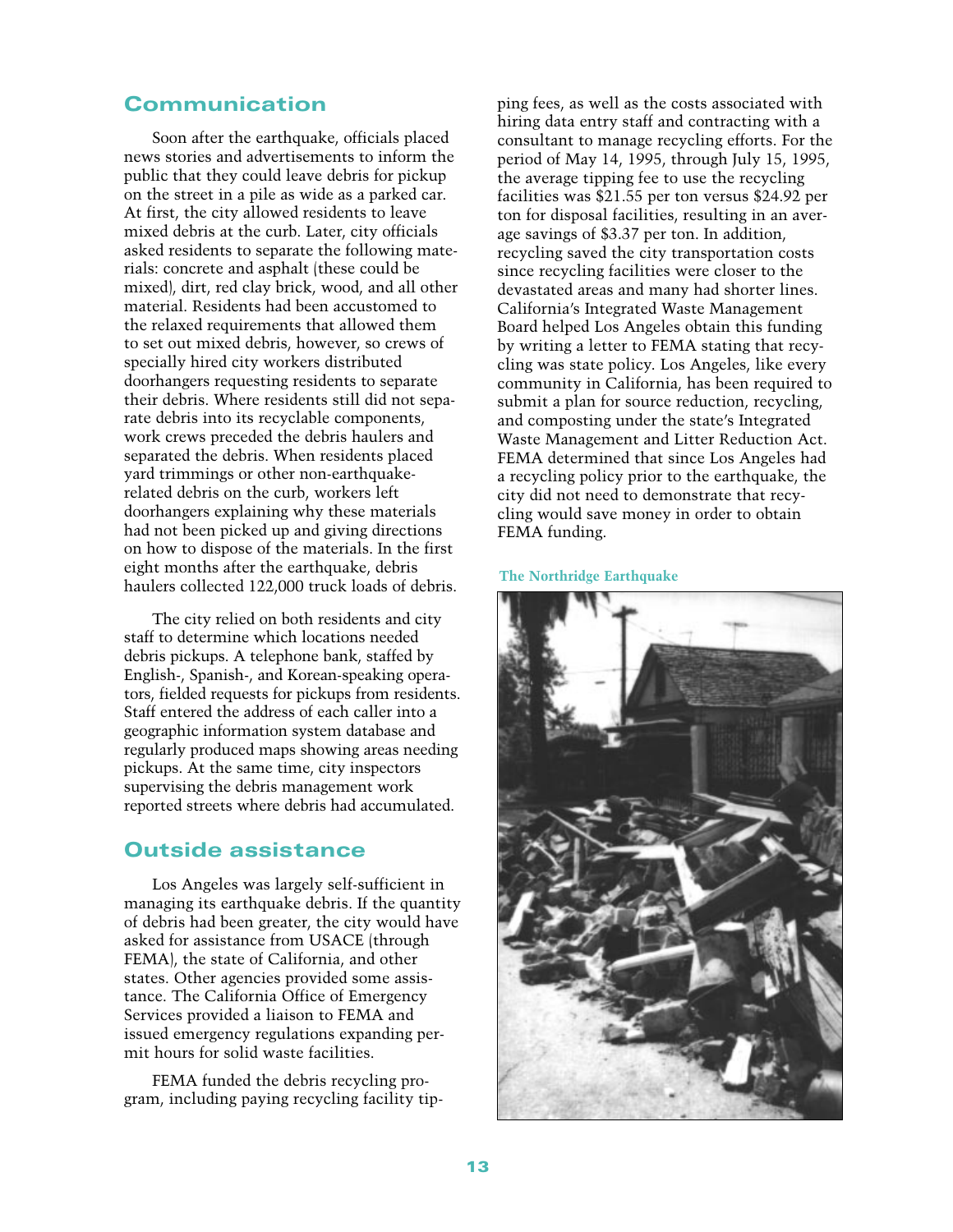# <span id="page-18-0"></span>Lincoln County, Missouri The Midwest Floods

 $\blacksquare$  he Midwest floods in the summer of 1993 inundated 75 towns and more than 20 million acres of land in nine states. The flood damaged or destroyed an estimated 50,000 homes and ruined household belongings in thousands of other homes that were flooded. One rural county that borders the Mississippi River, Lincoln County, Missouri, developed a successful debris management program with a significant recycling component.

# Collection and recycling

Lincoln County initiated separate debris cleanup programs for three types of debris:

### $\mathfrak{m}$  Mud and sand deposited on roads

Crews cleared mud and sand from roads and moved it into roadside drainage ditches. Later the ditches were cleared of the dirt and sand to restore drainage. Crews delivered the dirt to farmers, who used it for topsoil.

### *m* Household debris

Soon after the flood waters began receding, county officials placed containers for household flood debris at one site in each of the county's four towns along the river. The county contracted with a private waste management firm to haul approximately 700 containers of debris, ranging in capacity from 40 to 90 tons, to a landfill.

Initially, staff operated the collection sites 10 hours per day. Officials soon increased operating time to 24 hours per day because residents dropped off more debris at night than during the day. County residents brought household flood debris to the collection sites and left it on the ground. The county used a hi-lift, a tractor with a bucket on the front, to lift heavy items into large containers. Site staff were responsible for sorting materials for recycling, as well as separating out hazardous waste. The waste management contractor provided guidance on the types of hazardous waste sorters

were likely to encounter. Staff separated about 25 percent of the debris, including appliances, wood, shingles, insulation, tires, materials containing asbestos, and household hazardous waste. Scrap dealers picked up the appliances; individuals salvaged wood. Missouri's recycling policy prohibiting landfilling of compostable materials (leaves and yard waste) was temporarily lifted after the flood.

Substantial household hazardous waste accumulated at the collection sites. If sorters were unsure whether particular materials were hazardous (e.g., shingles and insulation), they set them aside as special debris. The waste hauler then determined whether these materials should be taken to a hazardous or nonhazardous waste landfill. The hauler placed leaking hazardous waste containers into sealed containers. No hazardous materials leaked onto the ground, so no soil remediation was needed at the collection sites.

### $\tilde{a}$  Building demolition debris

Approximately 300 houses in Lincoln County sustained damage amounting to more than 50 percent of the value of the house. Most of these homeowners chose to sell their properties to the county in a buyout and demolition program. FEMA and the state Community Development Block Grant program, which is connected with a Department of Housing and Urban Development program, funded the program.

Once the county purchased the houses slated for demolition, county crews worked to remove and separate salvageable or nonburnable items from the homes. Crews removed vinyl siding, windows, asphalt shingles, insulation, cabinets, appliances, furniture, electrical cables, piping, rafters, studs, and decks. The demolition contractor then had the option to sell or give away as much of these materials as possible before disposing of what remained. The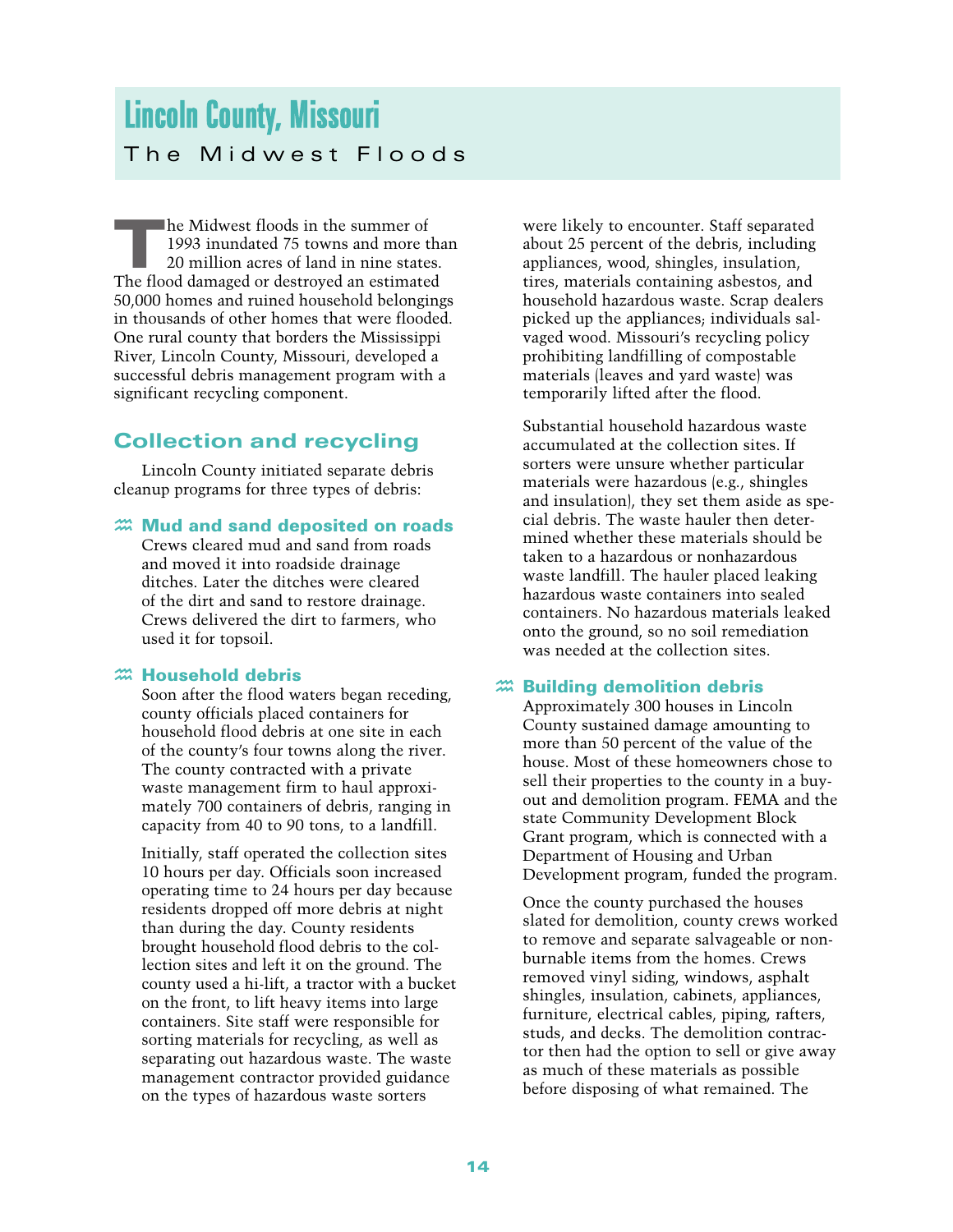contractor then could easily demolish the shell of each house, which consisted almost entirely of wood.

An air curtain burner combusted the demolition debris and unsalvaged items from the houses. Other debris was landfilled.

### Communication

A mass mailing of over 1,000 letters was sent to residents in the Lincoln County floodplain. Information also was distributed through a local newspaper. The county's communication strategy differed for each of the three types of debris generated.

Through phone calls and advertisements in local newspapers, the county found farmers interested in taking the soil debris piled by the roadside. County crews removing soil from ditches delivered some of the soil to their farms.

The county publicized the household debris collection program through public meetings, newspapers, and radio, but ultimately word of mouth was the most effective communication mechanism. Signs on the road identified each

collection site. The county informed residents 30 days prior to the closing of the collection sites.

A series of public meetings was held throughout the county to inform residents of the home buyout program. County staff responsible for assessing flood damage to houses met daily for breakfast from 6 to 7 a.m. at a centrally located restaurant in the flood area and welcomed homeowners to meet with them and learn about the buyout program. The county also notified residents of the program with posters at the same restaurant and at a resort community at the northern end of the flood area. As of July 1995, Lincoln County had completed over 250 buyouts, had demolished and recycled over 200 homes, and was expecting to purchase and remove an additional 150 homes from the flood plain.

#### Outside assistance

The Boonslick Regional Planning Commission, a local government group, recruited staff for the collection sites and the pre-demolition salvage crews. U.S. Department of Labor funds paid for these services through the Jobs Training Partnership Act program.



#### **The Midwest Floods**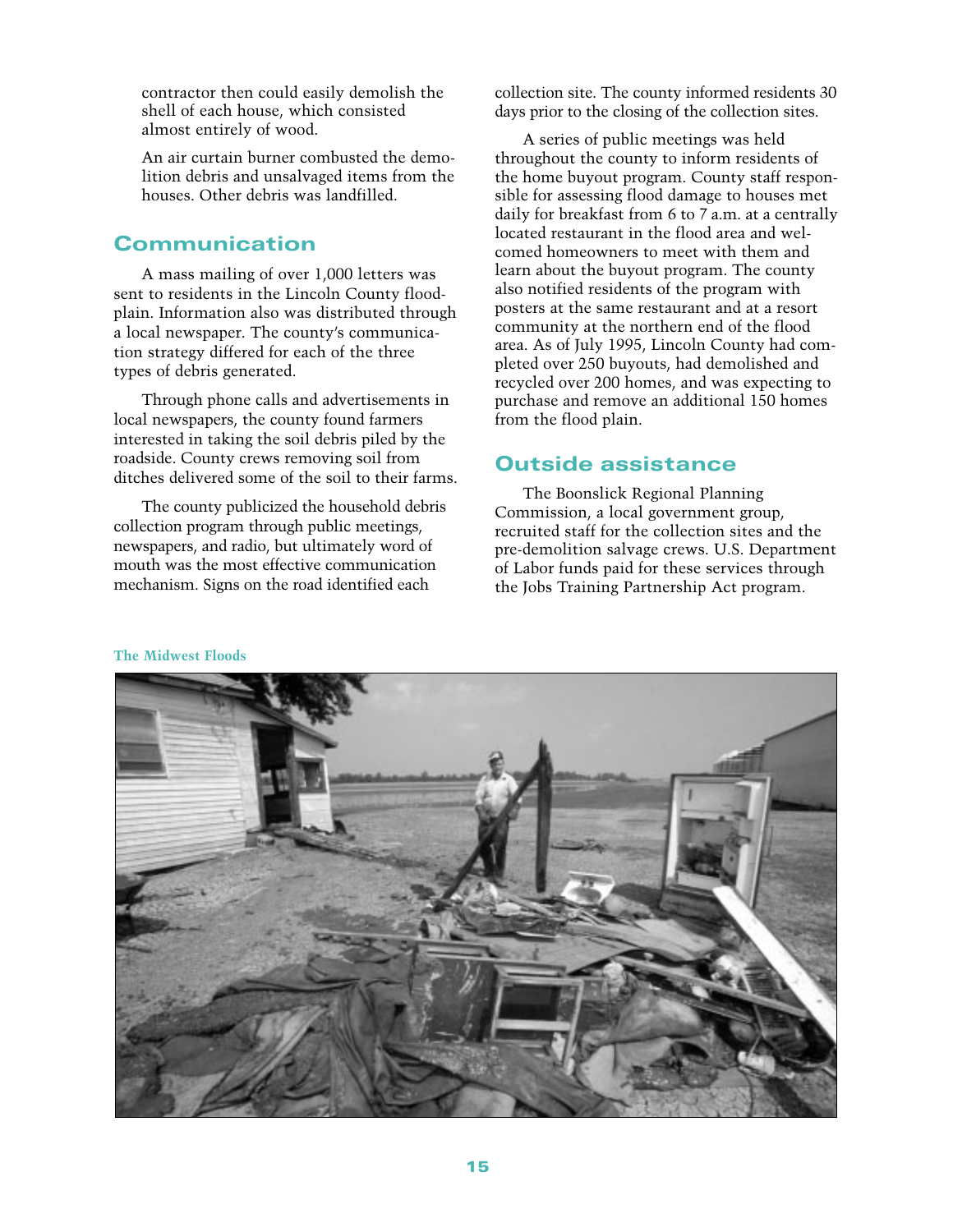# <span id="page-20-0"></span>Metro-Dade County, Florida Hurricane Andrew

urricane Andrew, which struck the Florida coast on August 24, 1992, left an estimated 6 million tons of debris in Metro-Dade County (Greater Miami). This included downed trees and debris from 150,000 houses that were severely damaged or completely destroyed. Because of the extent of the destruction, Miami received help in collecting hurricane debris from USACE through FEMA.

Since the hurricane, to streamline the administration of hauling contracts in the event of future disasters, Metro-Dade County has issued an RFP for a contingency contract for various waste management activities. The RFP calls for two types of bids: one bid for a disposal site plus waste hauling services and one bid for a disposal site without waste hauling services.

#### Collection and recycling

Metro-Dade County instituted a hurricane plan prior to the disaster and followed the plan's emergency debris collection guidelines. In accordance with the plan, the county initially focused on both collection of garbage, because garbage can pose the greatest health risk, and clearing of the county's highways.

In the three weeks after the hurricane, the amount of garbage set out by residents was double the pre-disaster amount as people in houses without electricity cleaned out spoiled food from refrigerators and freezers. County garbage collection crews worked seven days a week, 18 hours per day to collect garbage and clear debris from the streets.

A small number of county solid waste management employees initially could not report to work because they needed to make emergency repairs to their homes, obtain food for their families, or provide care to children or elderly dependents. In these cases, other county employees offered assistance, thereby reducing the amount of time county employees were unable to perform their waste management duties.

Initially, the hurricane debris consisted mostly of downed trees. As citizens began their

cleanup efforts, more household debris was collected (e.g., rain-damaged furniture). And as repairs began, the debris contained more C&D wastes (e.g., drywall and roofing tiles).

The county asked residents to bring wood and yard waste, appliances, and metal to any of the county's 18 existing trash and recycling dropoff centers. Wood and yard waste was chipped for mulch. Scrap dealers took appliances and metal. County officials asked residents to place other hurricane debris at the curb and to separate nonburnable waste from burnable waste.

Soon the trash and recycling centers were overwhelmed with debris. The county then opened neighborhood staging areas in parks and similar locations where residents could bring their wood waste. Approximately 500,000 tons of wood waste from the hurricane were mulched and distributed to agricultural areas, parks, and residential sites.

The county and USACE hired debris haulers to move debris from the curbs to staging areas. At each of the staging areas, personnel separated and inspected incoming loads and removed any hazardous waste. In the northern part of the county, the county government established 16 zones and assigned county resources to four zones, contracting out the work in the remaining 12 zones to qualified local contractors. The county divided up the number of contracts equally to firms owned by Whites, African Americans, and Hispanics. USACE contracted debris removal work in 13 zones to six out-of-state contractors. Metro-Dade County contracted with a private firm to haul debris from all of the staging areas to the private firm's landfills.

The Florida Department of Environmental Regulation allowed debris to be burned under an emergency 30-day order. USACE used air-curtain burners that met all federal and state requirements. Some other local burn sites, however, did not use state-of-the-art technology. Burning at these sites led to many public complaints and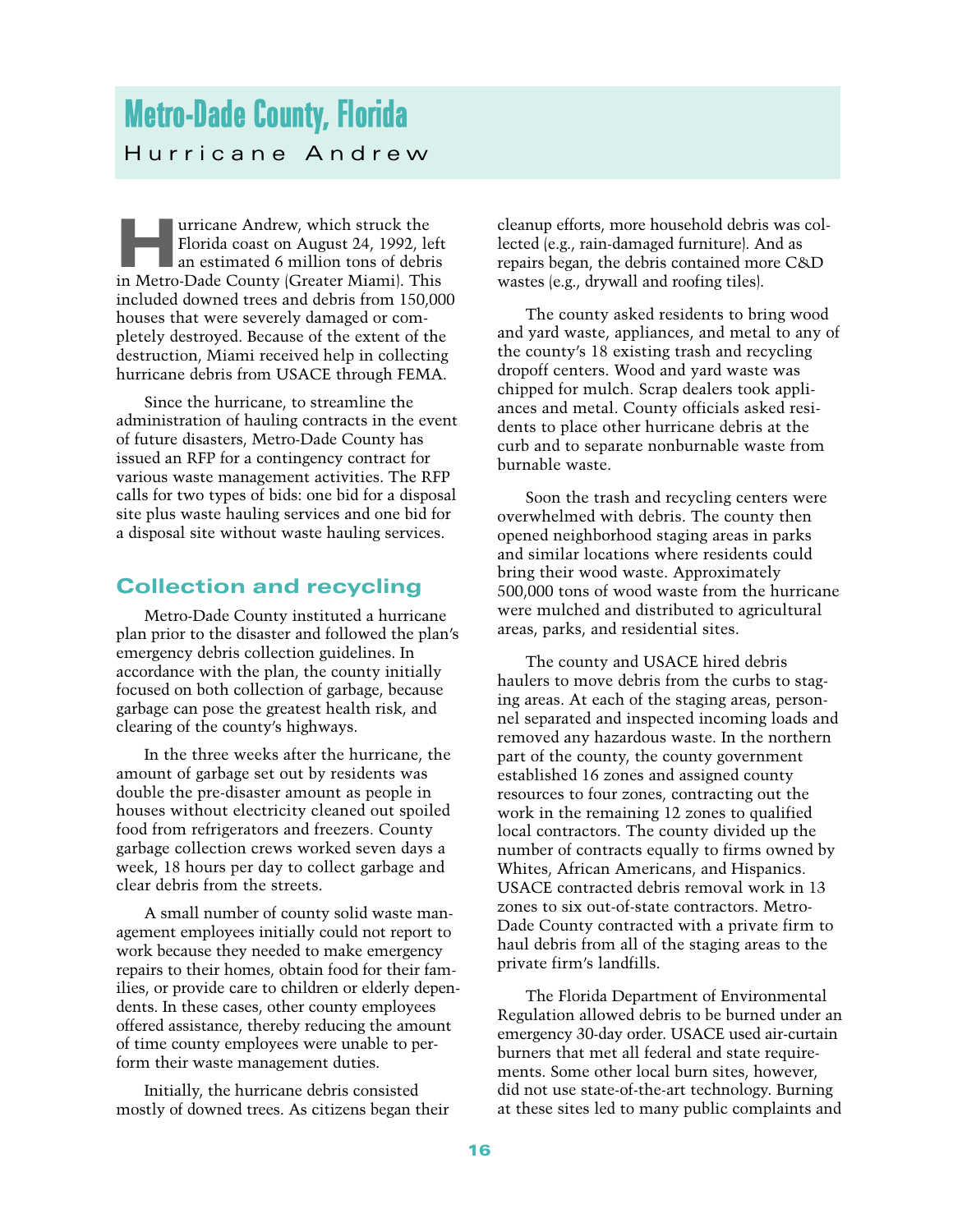protests by environmental activists. As a result, county commissioners shut down all burning three weeks after it began. The major problem that arose during burning operations was commingled debris that did not burn efficiently. At USACE burn sites, the resultant ash was tested to determine if it was hazardous and disposed of accordingly. After debris collection and staging areas were cleared of all debris, the county conducted soil and water testing for hazardous waste contamination.

#### Communication

Metro-Dade County used different communications strategies for each stage of the debris management effort. In the days following the hurricane, city officials gave about 10 television and radio interviews each day, in which they asked residents to carry their garbage to the nearest cleared street. Later, the county used television, radio, and direct mail advertisements. Newspaper advertisements were not an option since the hurricane had temporarily halted publication of Miami's daily newspaper. Because most access into the hurricane zone was by highway, the county also distributed

flyers at highway toll plazas. Through all of these communication vehicles, the county told residents and building contractors how to set out debris, the status of debris collection in each zone, and the sanctions against illegal dumping. The county also added new telephone lines and work stations and hired and trained new staff to handle thousands of calls each month about debris. Every call complaining about debris piles or illegal dumping was recorded, routed to the appropriate agency for action, and mapped on a geographic information system to help identify problem areas.

#### Outside assistance

Metro-Dade County received extensive assistance from USACE in managing its hurricane debris. Within three days, two general contractors had been awarded debris removal contracts for \$3 million and had begun removal efforts. USACE took responsibility for the harder hit southern half of the county, while the county crews concentrated on the northern half. USACE debris removal work went on for over two years and totaled over \$375 million.

#### **Hurricane Andrew**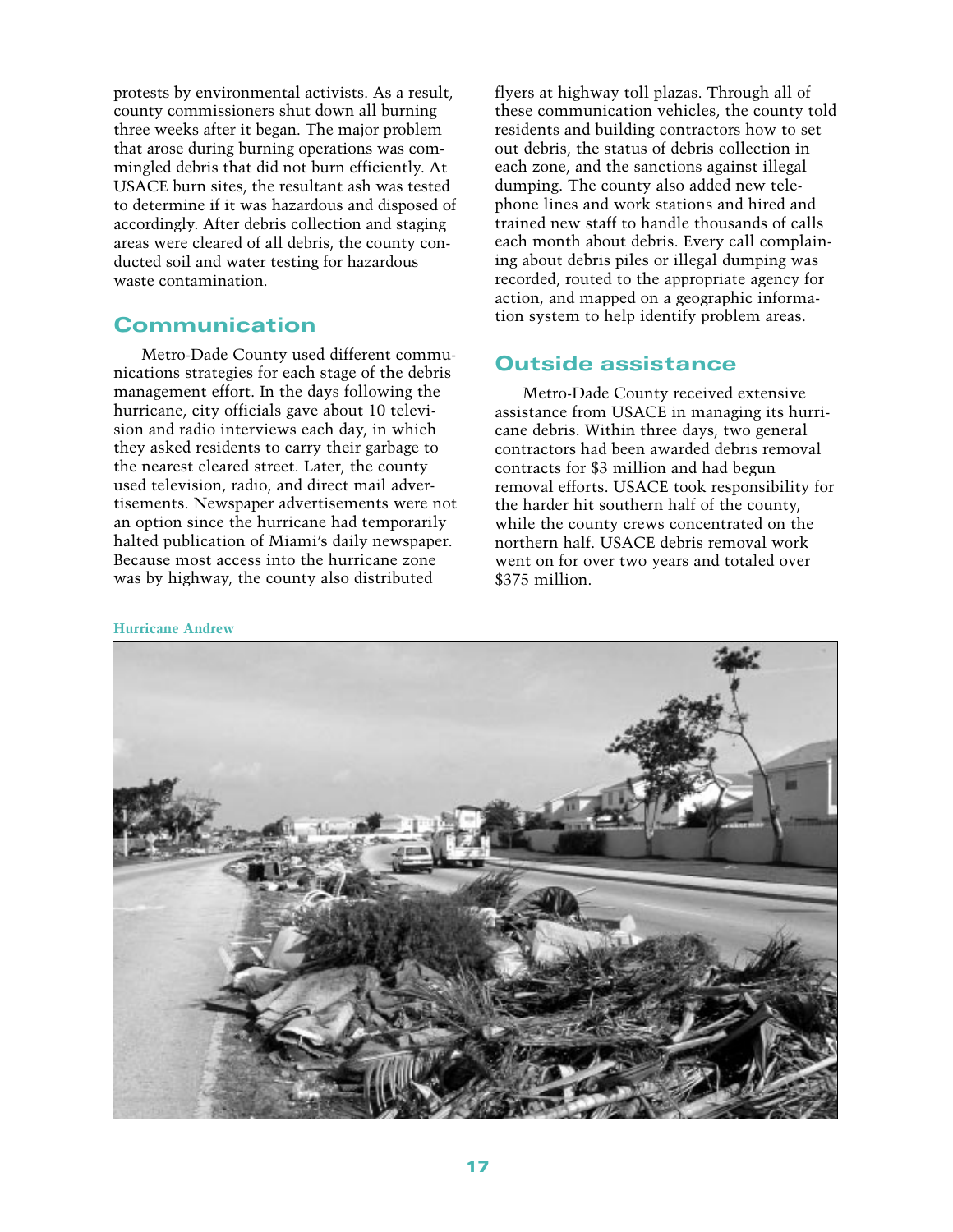# <span id="page-22-0"></span>Mecklenburg County, North Carolina Hurricane Hugo

n September 1989, Hurricane Hugo crease is solid waste crisis for Charlotte, North Carolina. In Mecklenburg County, Nor<br>Carolina, alone, the equivalent of 10 years' n September 1989, Hurricane Hugo created a solid waste crisis for Charlotte, North Carolina. In Mecklenburg County, North worth of green waste was generated in just over three hours.

### Collection and recycling

The Charlotte/Mecklenburg Emergency Management Office was well prepared to handle the variety of medical, housing, and communication needs presented by this disaster. Mecklenburg County did not, however, have a plan to deal with the enormous quantity of debris generated by the storm. When Hugo hit, the county was down to its last municipal solid waste landfill, which had only 2½ years of capacity remaining. The county did not want to use

#### **Hurricane Hugo**



up its remaining landfill capacity. Because of existing air pollution problems, burning was not a viable option either. County officials determined the best option would be to collect and shred the green waste—by far the largest category of waste—and distribute the resulting product for use as mulch and boiler fuel.

The city of Charlotte and six other municipalities in Mecklenburg County were responsible for collecting the hurricane debris. Working together, these communities spread collection and storage locations throughout the county. Eleven public properties were designated as green-waste dropoff sites, including former, present, and future landfill sites and a parcel of land at the Charlotte airport. Private citizens also volunteered land for collection sites.

More than 175,000 vehicle loads dumped a total of 400,000 tons of green waste at the collection sites over a 10-month period. Officials feared that such a large quantity of green waste would be accompanied by a high level of nonorganic contaminants. The contaminant level was very low, however, due primarily to three factors:

- $\mathfrak{m}$  During the three weeks immediately following the storm, the county landfill accepted all storm-related, non-green-waste debris free of charge. This debris totaled 6,300 tons and consisted primarily of C&D waste.
- **h All entrances to green-waste sites were** staffed during operating hours, and staff strictly enforced the prohibition of other types of waste.
- The city of Charlotte resumed weekly curbside trash collection two days after the storm, providing convenient disposal of other types of waste for all residents.

While awaiting shredding, wood was piled 10 to 15 feet high over 100 acres of land. One problem with storing this much wood was the fire hazard.

Green-waste mulch also was piled 10 feet high. When piled that high for more than a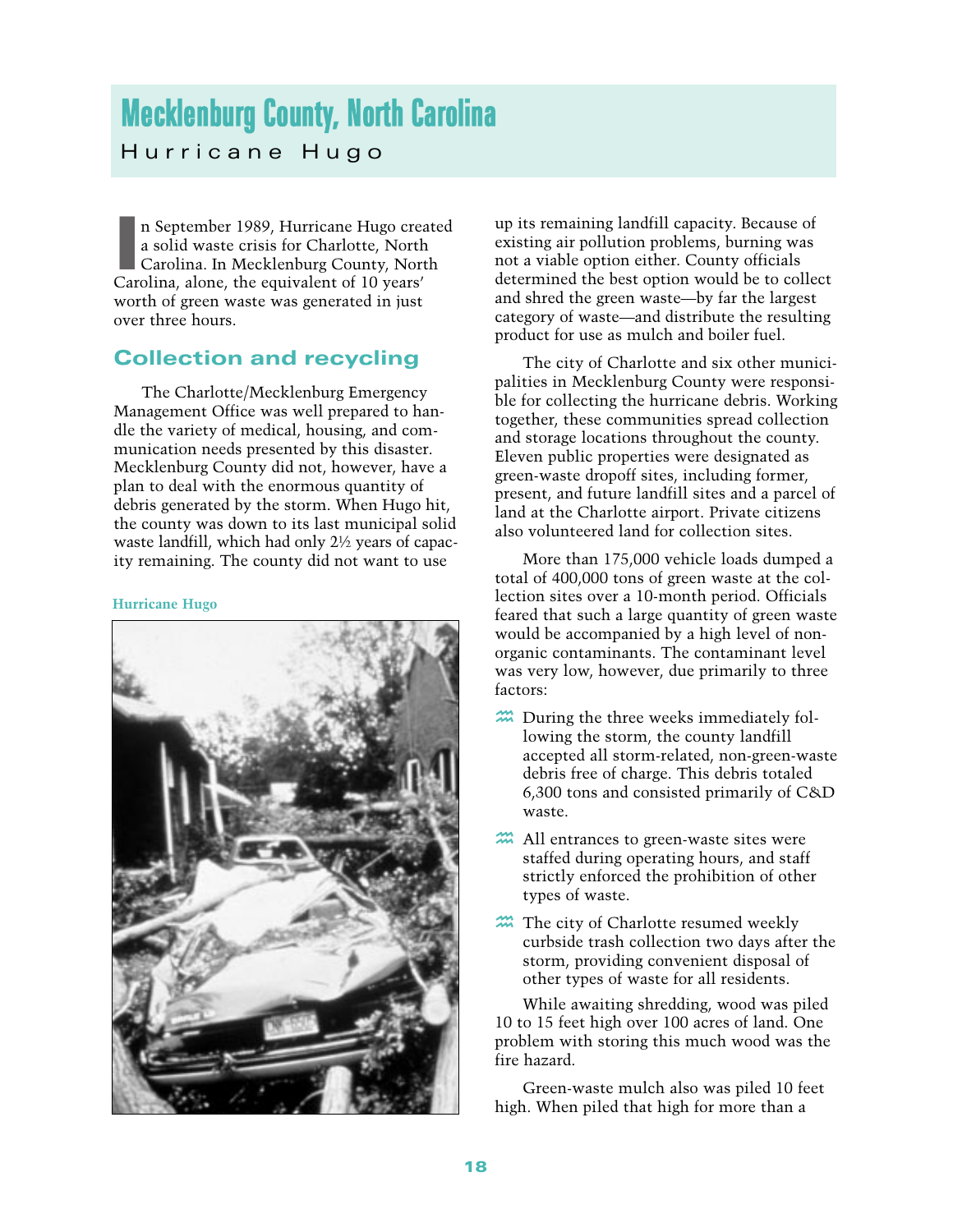#### **Hurricane Hugo**



month, this mulch tends to heat up and can spontaneously combust. One mulch fire at a storage site took a week to extinguish.

The county initially hired a local contractor to shred the green waste into mulch using high-speed shredding equipment. One month after the hurricane, with four shredding systems working 12 hours per day, seven days a week, the county decided to contract for more grinders. Shredding was finally completed in February 1991 (16 months after the storm) at a cost of \$7 million.

#### Communication

As the green-waste mulch was created, the county had yet another challenge on its hands: what to do with 400,000 tons of shredded green waste.

In October 1989, the county launched its "Take-a-Ton" mulch give-away program. The media was very supportive in getting the word out. The Charlotte newspaper published maps of the give-away locations, and radio and television stations ran announcements.

Initially, the product was too coarse to be used as mulch. But once the county reduced

the shredder's screen size and provided loaders on site, citizens took home the mulch as fast as it could be produced. County officials also granted permits to contractors to haul away as much mulch as they could to sell to their customers. One company hauled away thousands of cubic yards to sell as boiler fuel to local paper mills.

#### Outside assistance

State and federal sources, including FEMA, provided funding to Mecklenburg County. FEMA required the county to maintain data on all incoming debris and equipment operations. Five full-time staff kept detailed records of the county's recovery expenses. At the site, county personnel recorded information on each vehicle, including delivery date, time, truck type, and user. The county hired temporary staff to record similar information for contracted grinding operations. As a result of its diligent recordkeeping efforts, the county was reimbursed fully (75 percent from FEMA, 25 percent from the state of North Carolina) for its debris management costs, totaling over \$7 million. The accounting also has proved helpful in planning for future natural disasters in the region.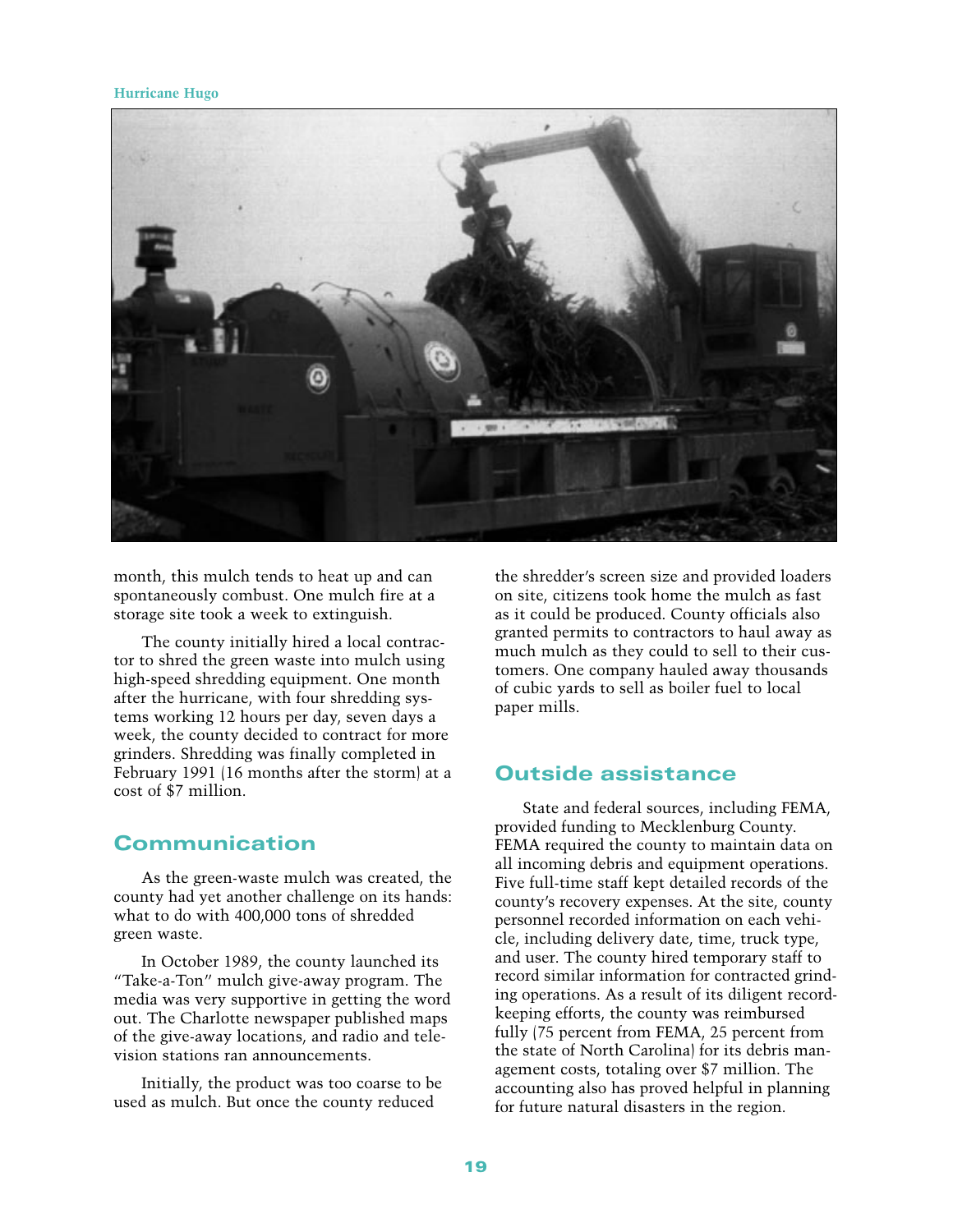# <span id="page-24-0"></span>Kauai, Hawaii Hurricane Iniki

Importance Iniki struck the Hawaiian<br>
Island of Kauai in September 1992.<br>
The storm generated more than 5 mil-<br>
lion cubic vards of debris—seven years' worth island of Kauai in September 1992. lion cubic yards of debris—seven years' worth of Kauai's normal refuse—for a landfill with less than four years of remaining capacity. Kauai needed the four years to plan and design a new landfill, and shipping the debris off the island for disposal was not economically feasible. Island officials therefore chose to develop an efficient collection and recycling plan that saved both money and the dwindling landfill space.

# Collection and recycling

Within days of the storm, island officials, with the cooperation of local landowners, established five temporary hurricane debris receiving sites. Officials trained temporary site operators to separate recoverable materials on site, but encountered many problems during the early stages of the cleanup effort. Hauling contracts had been written quickly and did not include incentives to keep materials free of contaminants. Consequently, some reusable materials became unusable. Haulers mixed clean loads of green waste with other trash and combined hazardous materials with recyclable debris. Stores and household refrigerators generated tons of food waste, which was mixed with recyclable materials. In the absence of instruction to do otherwise, residents began creating spontaneous dumps and at some sites burned or buried debris. In addition, the initial collection contractors were construction crews with little or no experience in handling and recovering solid waste.

Because Kauai is an island, officials could not easily spread the burden by transporting hurricane debris to unaffected communities. Without an adequate management plan, the collection sites were overwhelmed until December, when officials implemented a debris management plan and contracted with professional solid waste personnel to manage the sites and the collection process.

The island's solid waste management plan focused on recycling. From the beginning, local and state officials made a firm commitment to divert the massive amounts of debris from Kauai's landfill. A response team that included local, state, and federal government staff, contractors, and the county's solid waste consultants developed the plan. Team members agreed that materials recovery was the most environmentally sound and economical method of managing the hurricane debris.

The plan aimed to divert debris in a costeffective manner by separating materials at the point of generation. It also proposed methods to maintain separation through the collection, transportation, storage, and processing stages. The plan required residents to separate materials into five piles at the curb: green waste; metals and appliances; wood debris; aggregate materials, including toilets, tile roofing, and concrete; and mixed debris. The plan also banned the burning of debris and instituted curbside collection across the island to accommodate those unable to haul the debris themselves. The plan ensured that processed debris was usable and met market specifications. Officials decided to hold off grinding any materials until a processing and end-use plan was developed. While this delay increased stockpiles of materials, it was essential to costeffective diversion.

All of the metals, appliances, tires, and aggregate materials were reused. The aggregate was used to make revetment walls to shore up county shore-front property. A local company processed more than half of the 100,000 tons of green waste created by the storm into compost, thereby saving the county millions of dollars and precious landfill space. As a result of delays, the recycling plans for the remainder of the green waste and mixed debris fell through, and the waste was buried or landfilled.

Although the plan took three months to prepare, it resulted in much higher debris diversion rates, minimized environmental impacts, reduced waste management costs,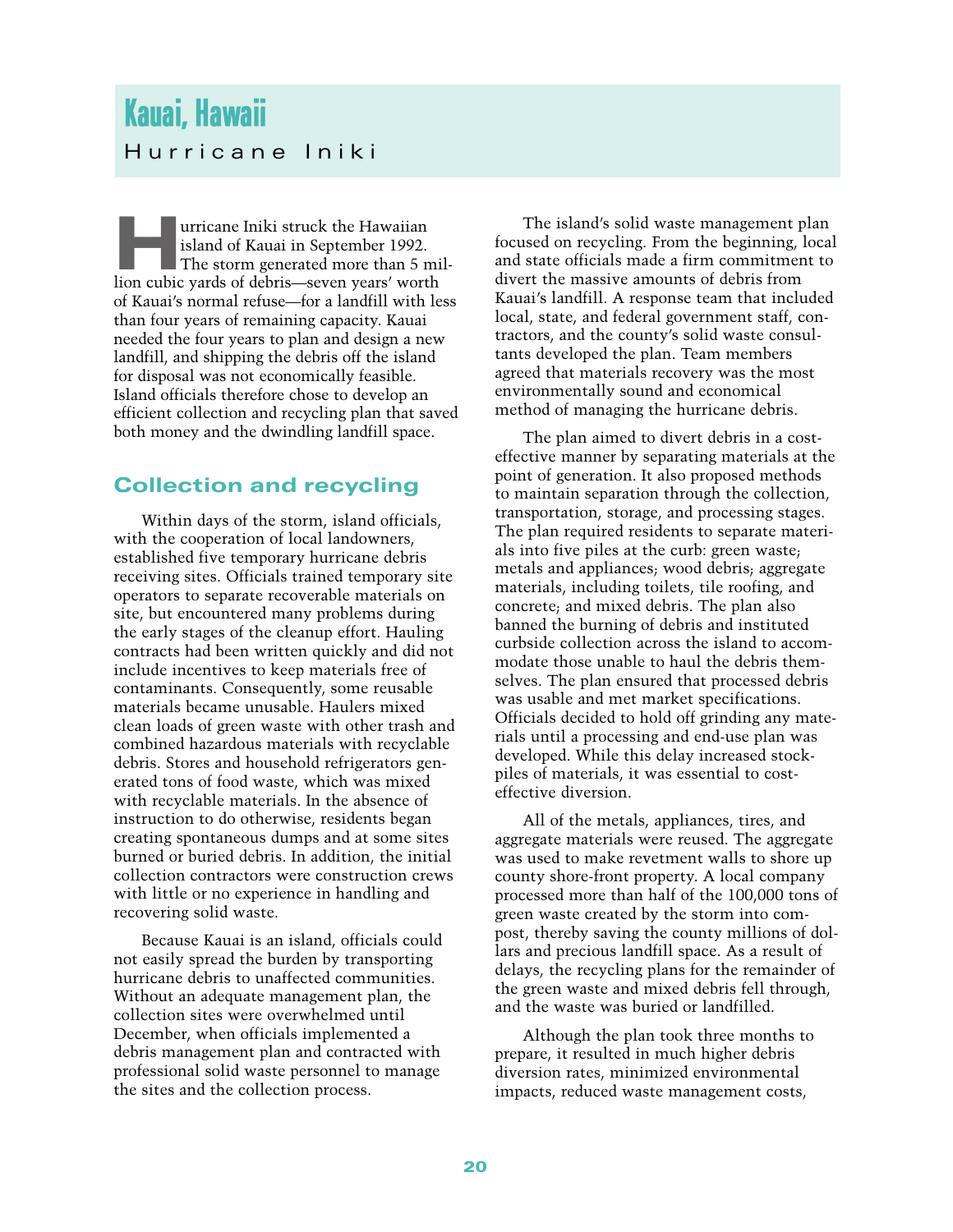minimized threats to health and safety, and significantly shortened the duration of the cleanup effort. In addition, the plan instituted specific controls at collection sites across the island to monitor incoming debris, contain odors, and minimize water runoff.

#### Communication

One of the first orders of business after the storm was to inform residents about what to do with hurricane debris scattered across their property. With all communication systems down for several weeks, however, it was nearly impossible to reach all island residents to instruct them on how to separate materials. Kauai had only a fledgling recycling program, and source separation was not a household practice. As the communication systems recovered, island officials posted signs, ran articles in the newspaper, and broadcast radio announcements to inform citizens of upcoming collection efforts. After several weeks of intense outreach, the public caught on and began separating materials before pickup or dropoff. Discrete piles of green waste, metals,

wood, and mixed debris soon lined the streets of Kauai. During this process, island officials realized that mobilization for recovery would have occurred more rapidly and effectively if they had planned ahead. By developing a clearly defined organizational structure and public information materials in advance, officials could have saved time and money and streamlined cleanup efforts in the chaotic aftermath of the storm.

### Outside assistance

Most of the funding for the cleanup efforts came from a FEMA grant. Shortly after the storm, more than 2,000 military and National Guard personnel arrived to help in the cleanup effort, and the aid of 27 private contractors was secured. Together with county and state road crews, military units and contractors systematically swept the entire island to collect sourceseparated debris placed curbside by residents. With FEMA's assistance, officials are preparing for future disasters by establishing a permanent collection and storage site with proper environmental controls.

#### **Hurricane Iniki**

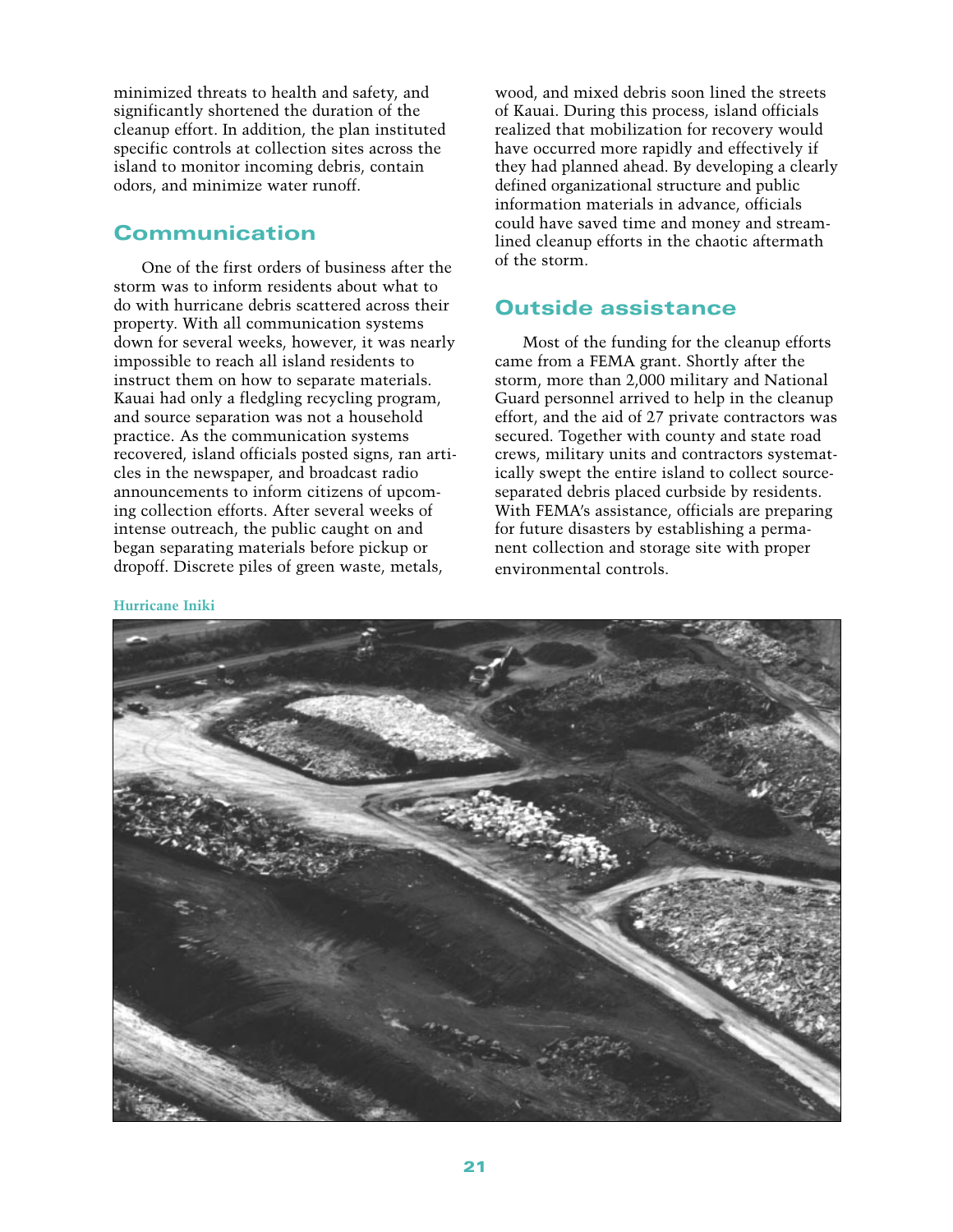# <span id="page-26-0"></span>For More Information

The following references and contacts can help your community plan for disaster debris cleanup.

#### Federal Emergency Management Agency (FEMA)

For more information about FEMA requirements, contact:

Infrastructure Support Division, Room 714 Response and Recovery Directorate Federal Emergency Management Agency 500 C Street, SW. Washington, DC 20472 Phone: 202 646-4240

#### <span id="page-26-1"></span>EPA regional offices

EPA's local offices can help provide information on solid waste management and regulations. Contact the EPA office in your region:

#### Region 1

U.S. EPA Mail Code: HER-CAN6 90 Canal Street Boston, MA 02203 Phone: 617 573-9670 Fax: 617 573-9662

#### Region 2

U.S. EPA Mail Code: 2AWM 290 Broadway New York, NY 10007-1866 Phone: 212 637-4099 Fax: 212 637-4437

#### Region 3

U.S. EPA Mail Code: 3HW53 841 Chestnut Building Philadelphia, PA 19107 Phone: 215 597-9636 Fax: 215 580-2013

#### **The Northridge Earthquake**



#### Region 4

U.S. EPA Mail Code: 4WD-OSW 345 Courtland Street, NE. Atlanta, GA 30365 Phone: 404 347-2091 ext. 6425 Fax: 404 347-0076

#### Region 5

U.S. EPA Mail Code: HRP-8J 77 West Jackson Boulevard Chicago, IL 60604-3590 Phone: 312 886-0976 Fax: 312 353-4788

#### Region 6

U.S. EPA Mail Code: 6H-H 1445 Ross Avenue Dallas, TX 75202-2733 Phone: 214 665-6656 Fax: 214 665-6762